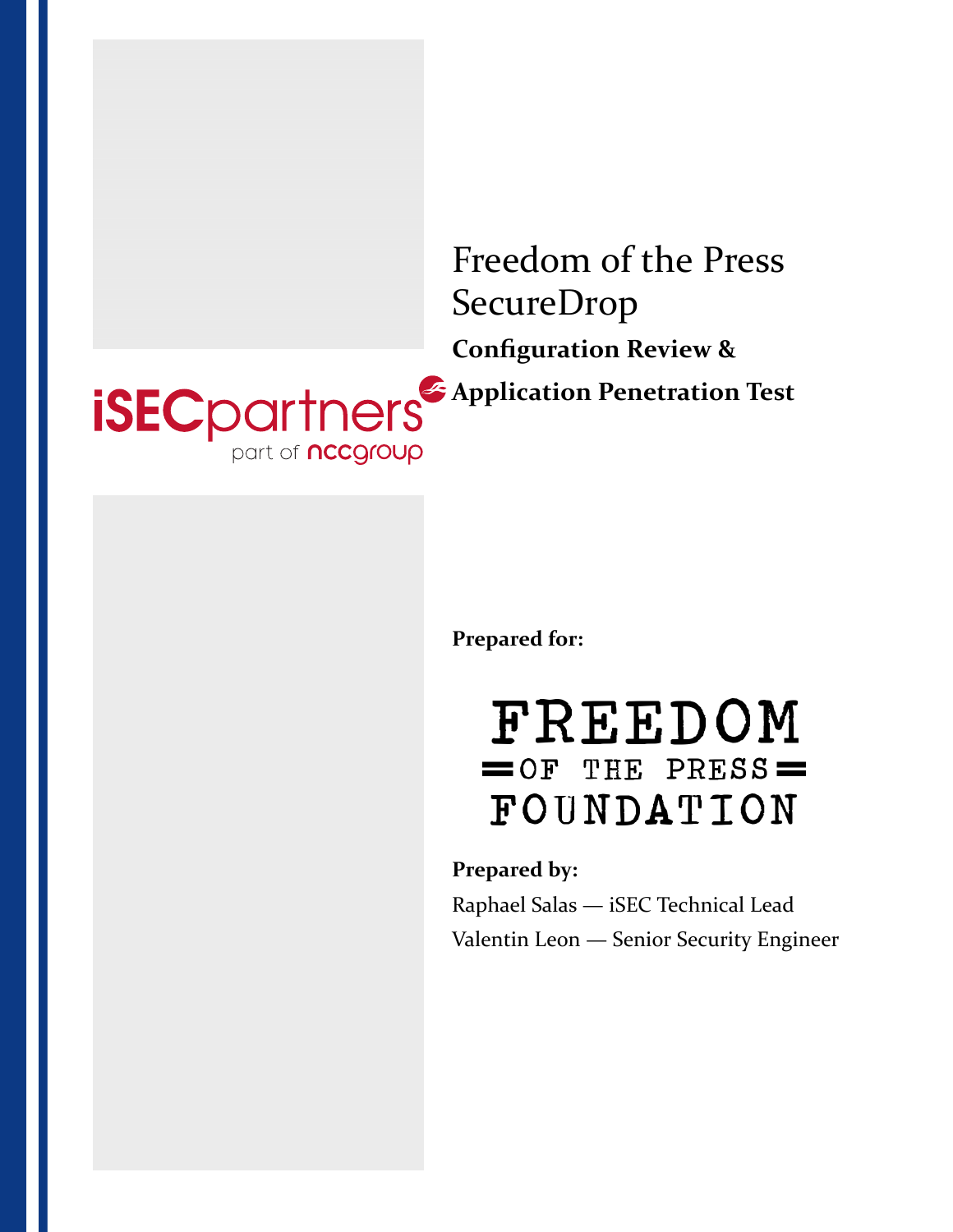

©2015, iSEC Partners, Inc.

Prepared by iSEC Partners, Inc. for Freedom of the Press. Portions of this document and the templates used in its production are the property of iSEC Partners, Inc. and can not be copied without permission.

While precautions have been taken in the preparation of this document, iSEC Partners, Inc, the publisher, and the author(s) assume no responsibility for errors, omissions, or for damages resulting from the use of the information contained herein. Use of iSEC Partners services does not guarantee the security of a system, or that computer intrusions will not occur.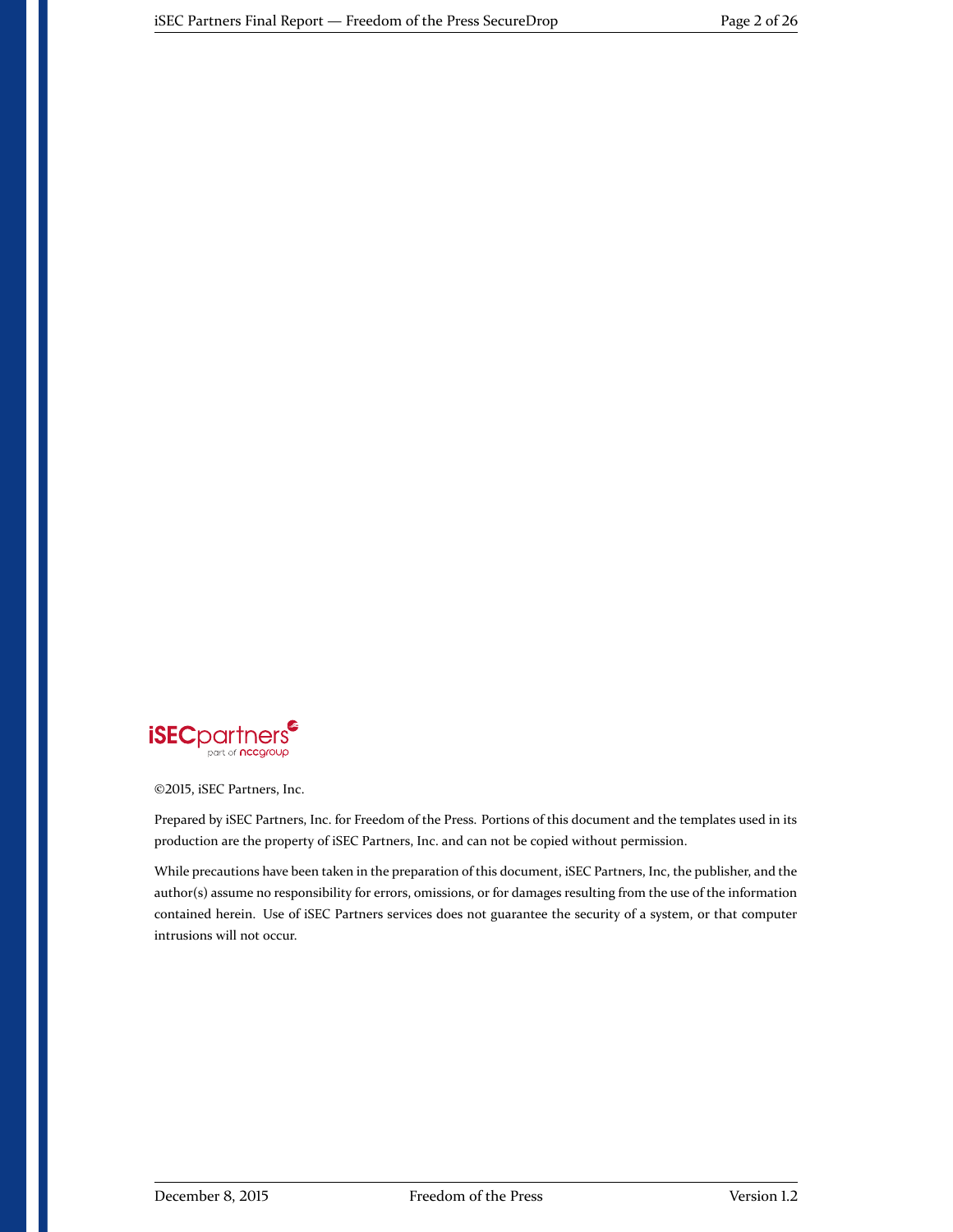| Document Change Log |            |                                                                 |
|---------------------|------------|-----------------------------------------------------------------|
| Version             | Date       | Change                                                          |
| 1.0                 | 2015-06-05 | Release for the Freedom of the Press Foundation.                |
| 1.1                 | 2015-07-06 | Public release.                                                 |
| 1.2                 | 2015-12-08 | Unredact the OSSEC bug after conversations with the OSSEC team. |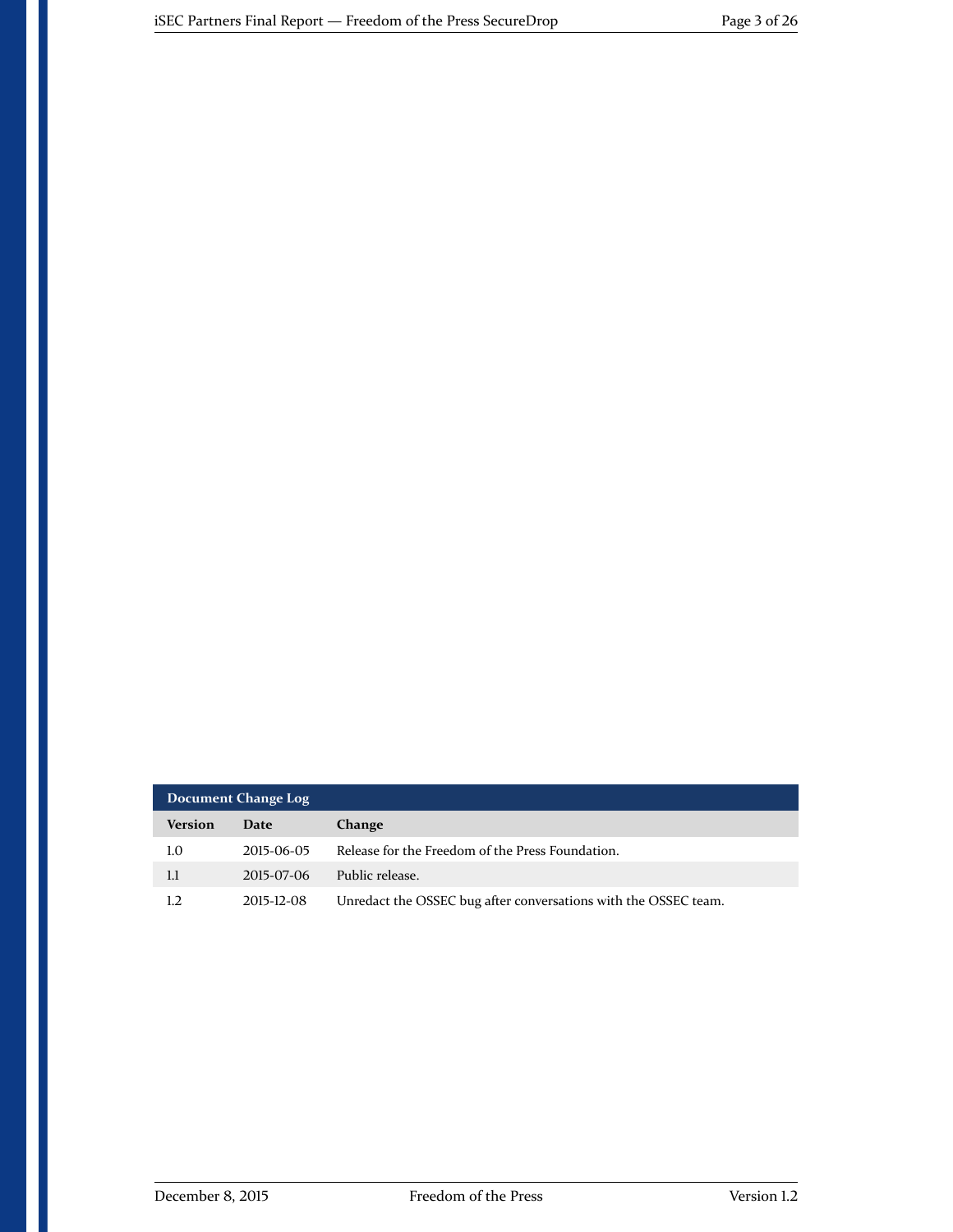## **Table of Contents**

| 1            |     | 5  |
|--------------|-----|----|
|              | 1.1 | 6  |
|              | 1.2 | 7  |
|              | 1.3 | 7  |
|              | 1.4 | 8  |
| $\mathbf{2}$ |     |    |
|              | 2.1 | 10 |
|              | 2.2 | 11 |
| 3            |     | 12 |
|              | 3.1 | 12 |
|              | 3.2 | 14 |
|              | 3.3 | 15 |
|              |     | 25 |
|              |     |    |
|              | A.1 | 25 |
|              | A.2 | 25 |
|              |     | 26 |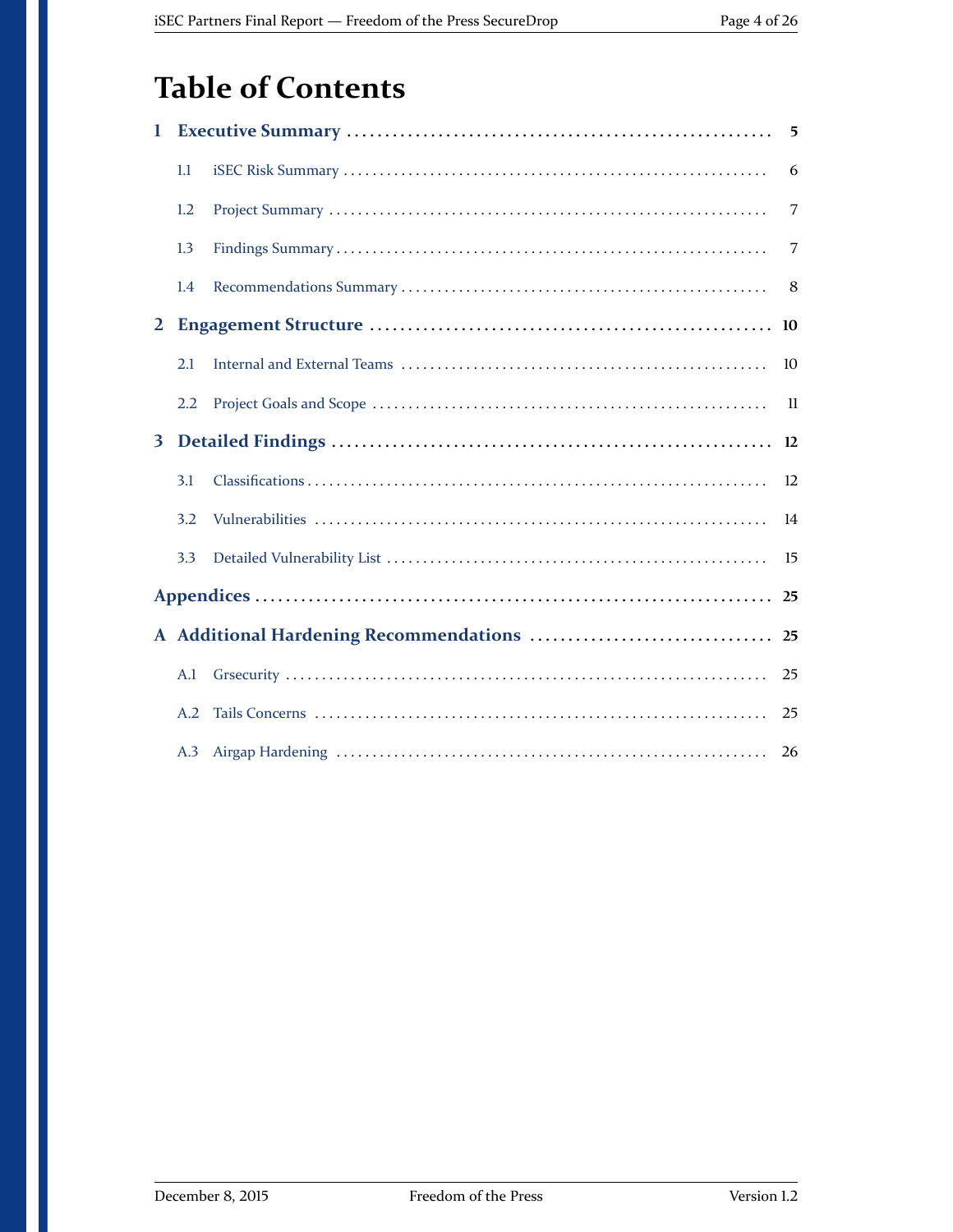## <span id="page-4-0"></span>**1 Executive Summary**

### FREEDOM  $=$  OF THE PRESS $=$  ${\tt FOUNDATION}$

I

| <b>Application Summary</b> |                                                             |
|----------------------------|-------------------------------------------------------------|
| <b>Application Name</b>    | SecureDrop                                                  |
| <b>Application Version</b> | 0.3.3                                                       |
| <b>Application Type</b>    | Web Application                                             |
| <b>Platform</b>            | Python / Flask / Ubuntu 14.04.2 LTS / Linux 3.14.36 (grsec) |
| <b>Engagement Summary</b>  |                                                             |
| Dates                      | May 24, 2015 - June 5, 2015                                 |
| Consultants Engaged        | 2                                                           |
| Total Engagement Effort    | 4 person weeks                                              |
| Engagement Type            | Configuration Review & Application Penetration Test         |
| <b>Testing Methodology</b> | White Box                                                   |

| <b>Vulnerability Summary</b>        |    |
|-------------------------------------|----|
| Total High severity issues          | O  |
| Total Medium severity issues        |    |
| Total Low severity issues           | 2  |
| Total Informational severity issues | 7  |
| Total vulnerabilities identified:   | 10 |

See [section 3.1 on page 12](#page-11-1) for descriptions of these classifications.

| Category Breakdown:  |   |
|----------------------|---|
| Access Controls      | O |
| Auditing and Logging |   |
| Authentication       |   |
| Configuration        | 4 |
| Cryptography         |   |
| Data Exposure        |   |
| Data Validation      | O |
| Denial of Service    |   |
| Error Reporting      | O |
| Patching             | O |
| Session Management   | O |
| Timing               |   |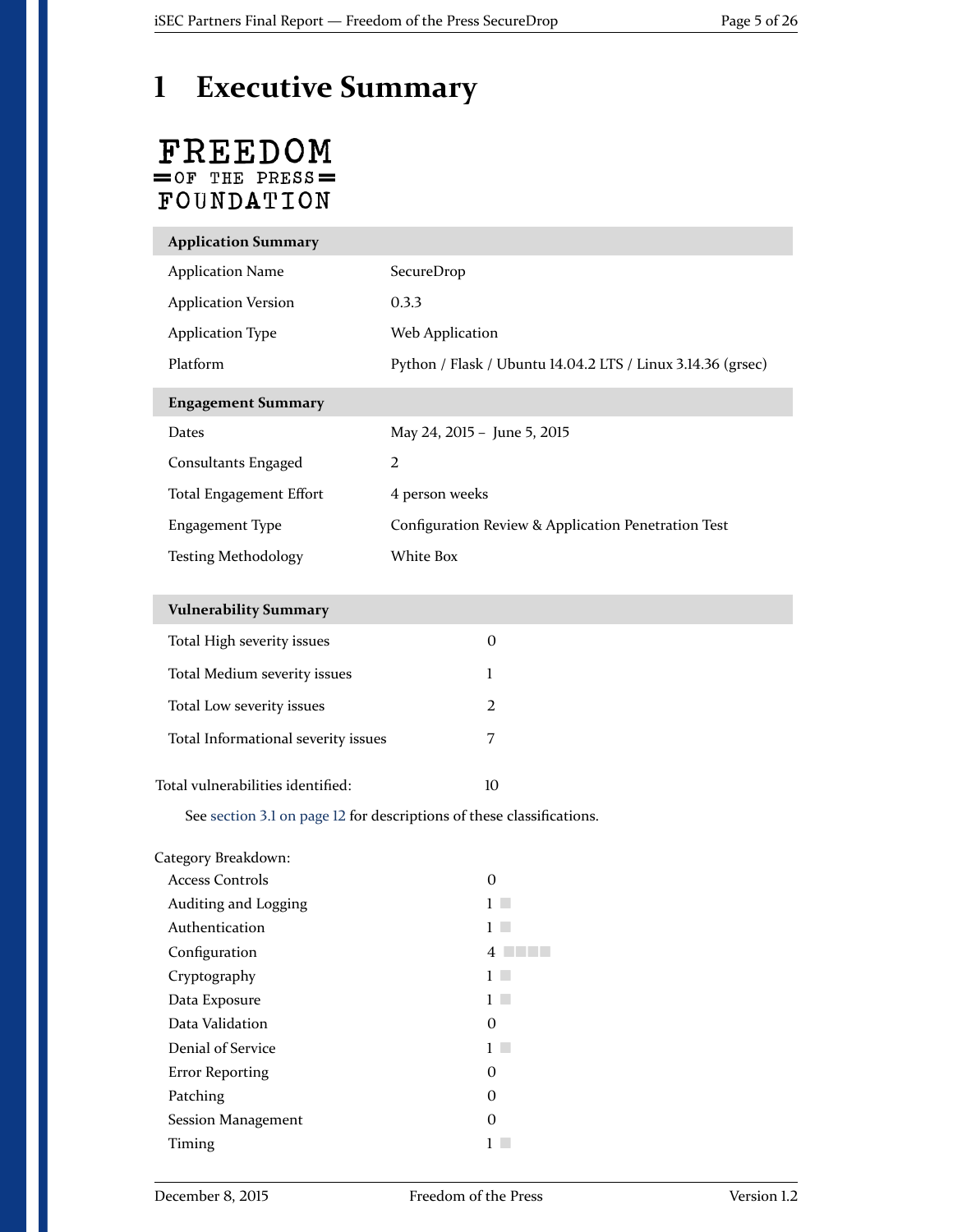### <span id="page-5-0"></span>**1.1 iSEC Risk Summary**

The iSEC Partners Risk Summary chart evaluates vulnerabilities according to risk. The impact of the vulnerability increases towards the bottom of the chart. The sophistication required for an attacker to find and exploit the flaw decreases towards the left of the chart. The closer a vulnerability is to the chart origin, the greater the risk.

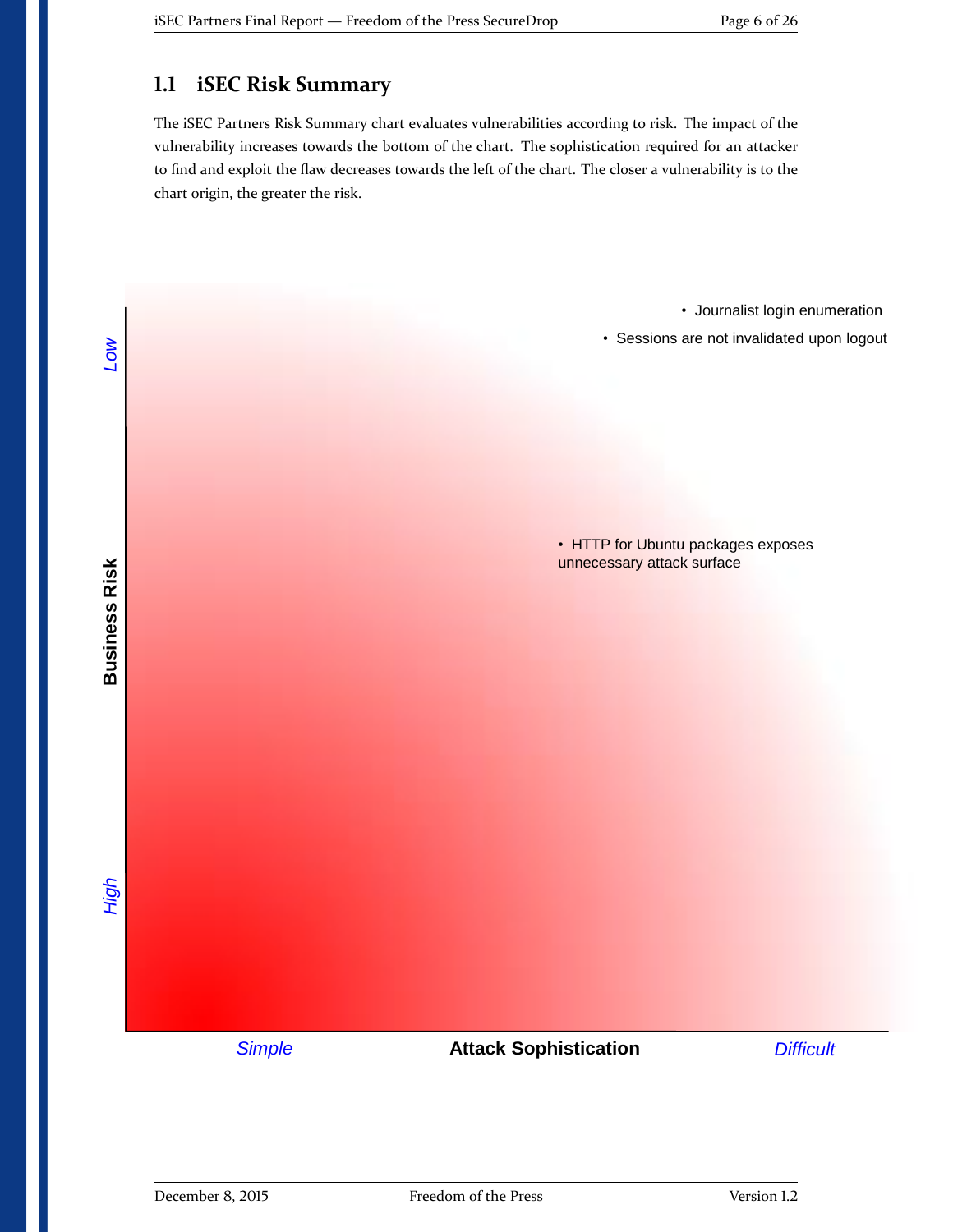#### <span id="page-6-0"></span>**1.2 Project Summary**

The Open Technology Fund (OTF) engaged iSEC Partners (iSEC) to perform a source-assisted security review of the Freedom of the Press' SecureDrop, a whistleblower submission system. The review was performed by two consultants during the weeks of May  $25^{th}$  and June  $1^{st}$ . An additional consultant assisted the review on a pro-bono basis the week of June  $1^{st}$ .

The goal of this engagement was to review the changes since the 0.3pre version following the previous year's security audit.<sup>[1](#page-6-2)</sup> Particular items called out for review included the rewrite of the journalist authentication backend and hardening, including the transition from shell scripts to Ansible playbooks and the use of a Grsecurity Linux kernel.

Freedom of the Press (FPF) technical contacts met with the iSEC team in iSEC's New York office to discuss changes since the last review in the week before the engagement. Additionally, an FPF technical contact met with the iSEC team to assist in setting up virtual environments for testing. The FPF team made themselves available to answer questions, resolve issues, and engaging in ongoing discussions regarding recommendations and best practices, contributing greatly to the success of this engagement.

In line with the changes since 0.3pre, iSEC focused on traditional web application testing of the new journalist interface, which has an administrator interface and uses two-factor authentication for users. iSEC also performed a review of the environment in which SecureDrop runs on, focusing on covering the firewall configuration, a host review of the Grsecurity configuration, and other hardening procedures such as the SecureTempFile implementation that prevents plaintext submission data from being buffered to disk.

In accordance with SecureDrop's threat model, $^2$  $^2$  attacks on the hardware on which SecureDrop runs on as well as attacks on the Tor network (e.g. side-channel/deanonymization attacks) were considered out of scope.

#### <span id="page-6-1"></span>**1.3 Findings Summary**

SecureDrop's extensive hardening places it well above industry standards due to its emphasis on security and privacy. Overall, the newly introduced components do not add to the already limited attack surface, as the SecureDrop architecture remains the same. The addition of a Grsecurity-enabled kernel significantly raises the bar for attackers who manage to successfully exploit the application server via various memory corruption style attacks. Additionally, all interfaces except the one used by sources are only available over authenticated Tor hidden services.<sup>[3](#page-6-4)</sup> These factors, combined with SecureDrop's existing defense in depth measures, make traditional forms of server compromise significantly difficult.

In the document interface, iSEC found that session identifiers are not invalidated after logout; this is a side effect of Flask's client-side sessions and not introduced by the SecureDrop code itself. However, the use of Tor Browser Bundle with an authenticated Tor hidden service to access this interface means it's highly unlikely for the necessary conditions to occur that would allow a session hijacking attack.

In this report, iSEC has included several findings affecting the new journalist authentication backend. Although this backend would be difficult to exploit, an attacker may be able to enumerate the journalist usernames as well as create a denial of service condition by submitting abnormally large passwords in

<span id="page-6-2"></span><sup>1</sup><https://freedom.press/blog/2015/03/announcing-securedrop-0.3>

<span id="page-6-3"></span><sup>2</sup>[https://github.com/freedomofpress/securedrop/blob/0.3.3/docs/threat\\_model.md](https://github.com/freedom ofpress/securedrop/blob/0.3.3/docs/threat_model.md)

<span id="page-6-4"></span> ${}^{3}$ The source interface is also available via a Tor hidden service; however, this interface is not an authenticated hidden service.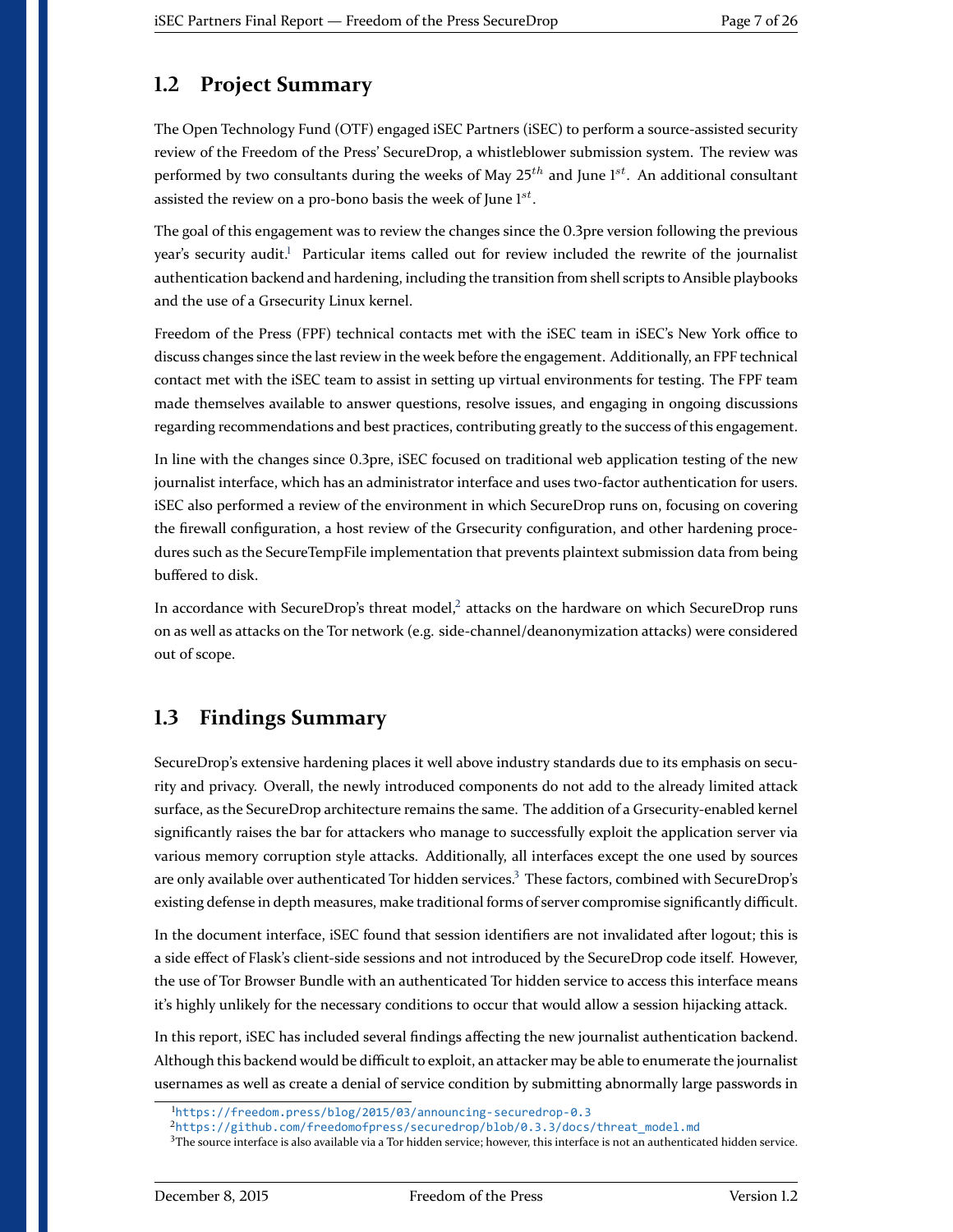the login form. Some debug statements were also left in the production code, potentially leaking plaintext passwords to logs.

Throughout the SecureDrop environment, iSEC noted configuration patterns related to iptables rules which are likely to introduce unintended effects, and an unrelated instance of an iptables rule being unintentionally overridden. iSEC additionally noted several configuration decisions that do not present security risks themselves, but can aid in fingerprinting and discovery of SecureDrop-related resources.

Although unrelated to SecureDrop, during this assessment iSEC discovered that the OSSEC secure remote protocol, used for forwarding events, may be susceptible to cryptographic attacks due to static initialization vectors and lack of authenticated encryption. This does not seem to be a known or previously reported issue.

As the resiliency of the SecureDrop application against targeted attacks increases, gaps in the software ecosystem become more apparent. Particularly, the Tails live distribution, which is an important part of the security process for a SecureDrop deployment, becomes a more accessible and likely target for compromise. While Tails does perform some hardening and maintains control over software shipped, it does not employ the same security mechanisms which make SecureDrop difficult to exploit successfully. Namely, the lack of Grsecurity means that if a malicious source submitted a document which exploited the compression software during document decompression, or the default Tails application for the submitted document, this exploit – chained with a data ex-filtration technique or another infection spreading mechanism – could allow attacks outside the airgapped viewing station via infected media or compromise of submitted documents. Of course, this attack would require extensive development effort and knowledge, but is within the reach of a dedicated attacker. In these cases, Grsecurity on Tails can significantly increase the difficulty and reduce the reliability of these attacks.

#### <span id="page-7-0"></span>**1.4 Recommendations Summary**

This summary provides a high-level overview of recommendations designed to increase the security posture of the application.

SecureDrop is on a good path regarding security posture; while there are several hardening recommendations listed, the majority are simple improvements that remediate one-time errors and maintain the integrity of future hardening by preventing regressions. iSEC recommends Freedom of the Press continues this hardening and explores additional tuning specific to the SecureDrop environment. For instance, additional non-standard Grsecurity options that apply to the application, such as those mentioned in [Appendix A.1 on page 25](#page-24-1) will significantly improve defense in depth.

A longer-term goal should be to extend this hardening across the SecureDrop ecosystem. Freedom of the Press should investigate hardening the secure viewing process, as possible ways of compromise would involve the submission of a malicious payload. Freedom of the Press relies on the security of Tails<sup>[4](#page-7-1)</sup> for the journalist viewing station, and while this host is supposed to be air-gapped, iSEC noticed that Tails is lacking security features such as those introduced by Grsecurity, which is enabled on SecureDrop servers. iSEC recommends FPF and OTF to work with Tails in order to harden this system. For more information, see [Appendix A.2 on page 25.](#page-24-2)

<span id="page-7-1"></span><sup>4</sup><https://tails.boum.org/>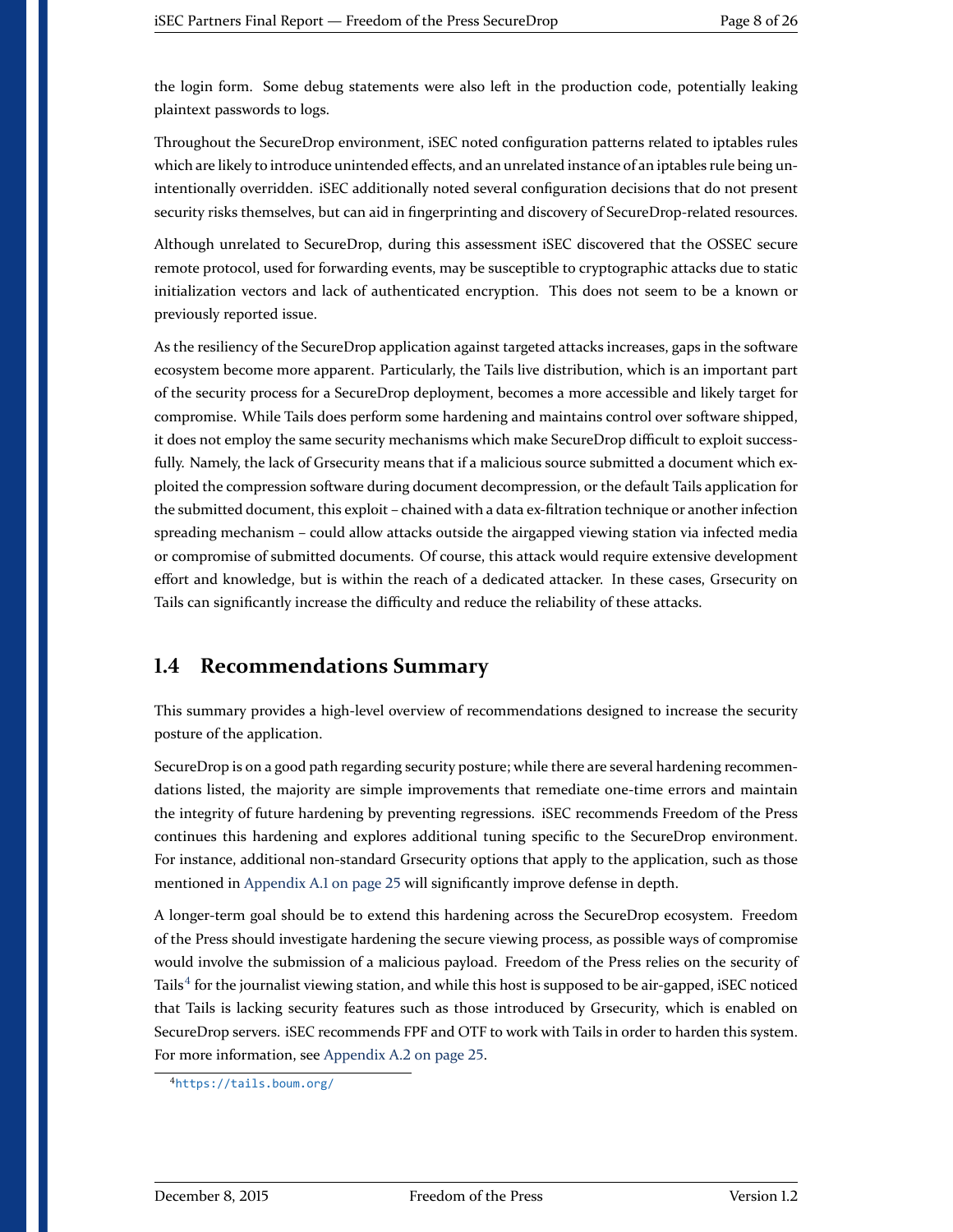#### **Short Term**

Short term recommendations are meant to be relatively easy actions to execute, such as configuration changes or file deletions that resolve security vulnerabilities. These may also include more difficult actions that should be taken immediately to resolve high-risk vulnerabilities. This area is a summary of short term recommendations; additional recommendations can be found in the vulnerabilities section.

**Throttle invalid login attempts.** [Throttle both valid and invalid journalist login attempts in the](#page-16-0) [journalist web interface. Fix the iptables rules to restore the throttle on the SSH connections.](#page-16-0)

**[Implement a limit on the length of user supplied input.](#page-21-0)** Ensure all user input is limited to context[appropriate maximum size limits. This is especially important in cases where a cryptographic function](#page-21-0) [will be applied to that data.](#page-21-0)

**Tighten AppArmor profiles.** [Ensure that AppArmor profiles do not give unnecessary capabilities,](#page-22-0) [following the principle of least privilege.](#page-22-0)

**[Consider denying new USB connections in the monitoring and application servers.](#page-24-1)** There is no [need for these servers to have additional USB devices, and therefore new devices should be limited.](#page-24-1)

#### **Long Term**

Long term recommendations are more complex and systematic changes that should be taken to secure the system. These may include significant changes to the architecture or code and may therefore require in-depth planning, complex testing, significant development time, or changes to the user experience that require retraining.

**Limit identification of SecureDrop servers.** [Provide the FPF repository as a Tor hidden service to](#page-14-1) [minimize risks associated with plaintext HTTP as well as easily accessible fingerprinting vectors.](#page-14-1)

**[Consider modifying the session management to include a server-side component.](#page-15-0)** An addi[tional component can be added to the session management implementation which allows session in](#page-15-0)[validation when users log out. This prevents session identifiers from relying solely on cookie deletion.](#page-15-0) [It also allows administrative functions, such as viewing how many sessions are currently open, and](#page-15-0) [invalidation by either the administrator or the user.](#page-15-0)

**[Investigate additional hardening for the secure viewing process and continue hardening ef](#page-25-1)forts.** [The current secure viewing process presents a more likely alternative for attack. Increasing the](#page-25-1) [difficulty of such attacks will improve the overall security posture.](#page-25-1)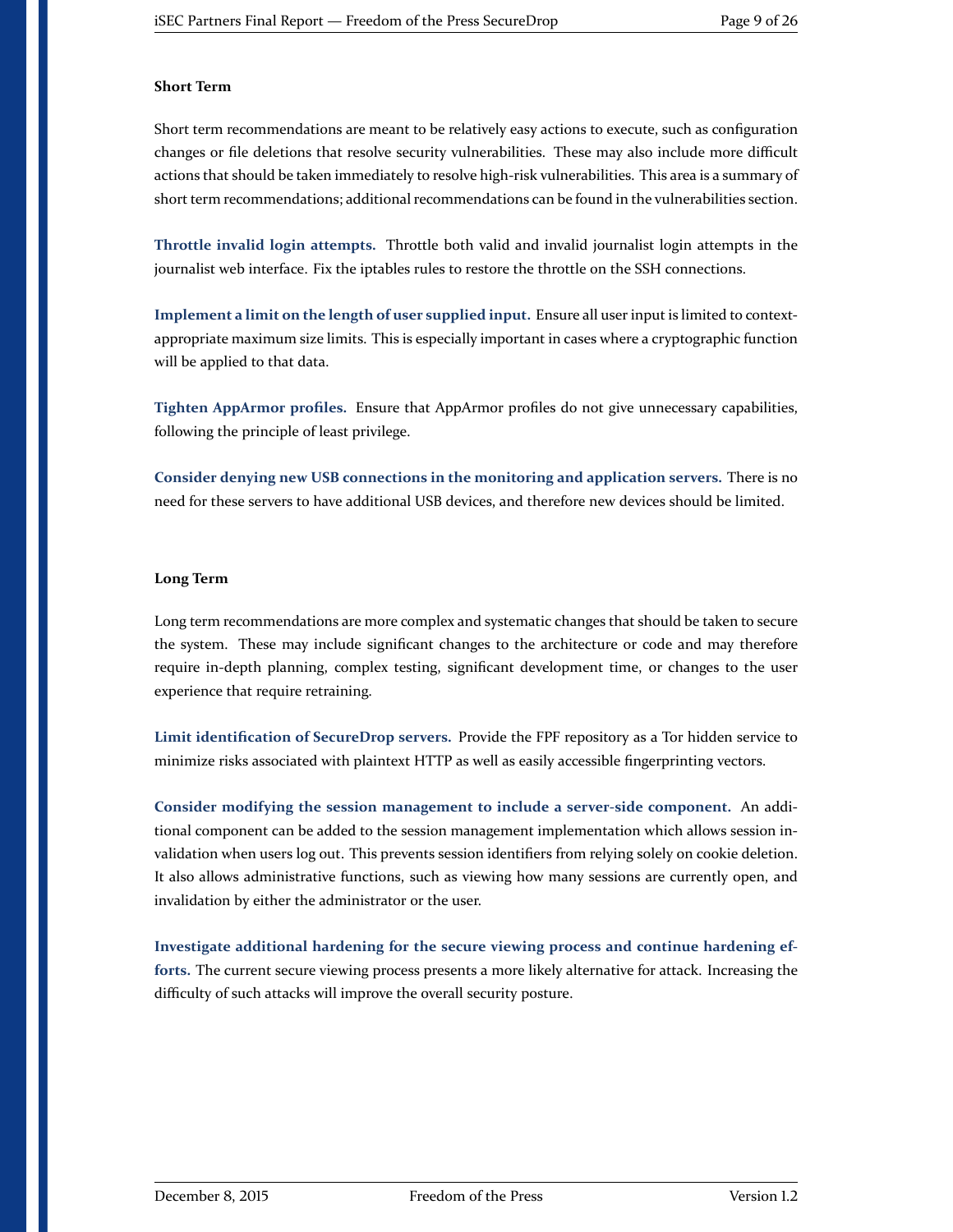### <span id="page-9-0"></span>**2 Engagement Structure**

#### <span id="page-9-1"></span>**2.1 Internal and External Teams**

The iSEC team has the following primary members:

- Raphael Salas Security Engineer [raphael@isecpartners.com](mailto:raphael@isecpartners.com)
- Valentin Leon Security Engineer [valentin@isecpartners.com](mailto:valentin@isecpartners.com)
- Tim Newsham Security Engineer [tim@isecpartners.com](mailto:tim@isecpartners.com)

The Freedom of the Press team has the following primary members:

- Garrett Robinson Freedom of the Press [garrett@freedom.press](mailto:garrett@freedom.press)
- James Dolan Freedom of the Press [james@freedom.press](mailto:james@freedom.press)
- Harlo Holmes Freedom of the Press [harlo@freedom.press](mailto:harlo@freedom.press)
- Conor Schaefer Freedom of the Press [conor@freedom.press](mailto:conor@freedom.press)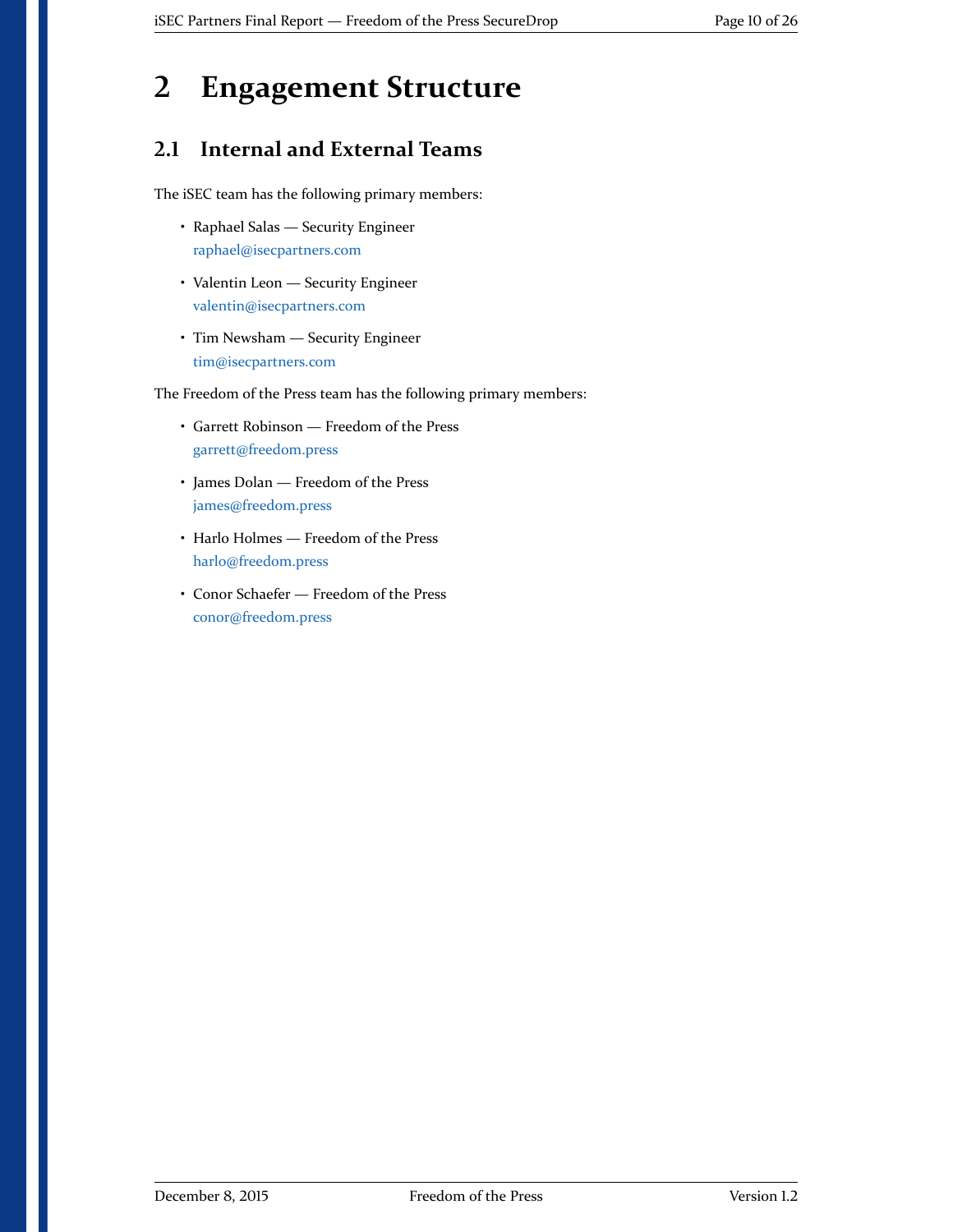#### <span id="page-10-0"></span>**2.2 Project Goals and Scope**

The focus of this engagement was to identify vulnerabilities in the SecureDrop code base and interactions with the application stack, with particular attention to the changes introduced since the 0.3pre release. The secondary goal was to provide additional defense-in-depth recommendations to further remove identified gaps in the application ecosystem. This assessment was structured as "best effort" within the given time frame.

At a high level, the changes to the code from 0.3pre to 0.3.3 include:

- Web Application
	- **–** A rewrite of the journalist interface, complete with 2-factor authentication
	- **–** Implementation of a secure temporary file to encrypt uploads with an ephemeral AES key to prevent plaintext data from being stored on disk while buffering.
- Environment
	- **–** Grsecurity Linux kernel is now default
	- **–** Installation and hardening scripts are now done via Ansible

While reviewing the SecureDrop environment, iSEC focused on the following elements:

- OSSEC
- AppArmor Configuration
- Grsecurity Linux kernel configuration
- SSH Configuration
- Apache Configuration
- iptables Configuration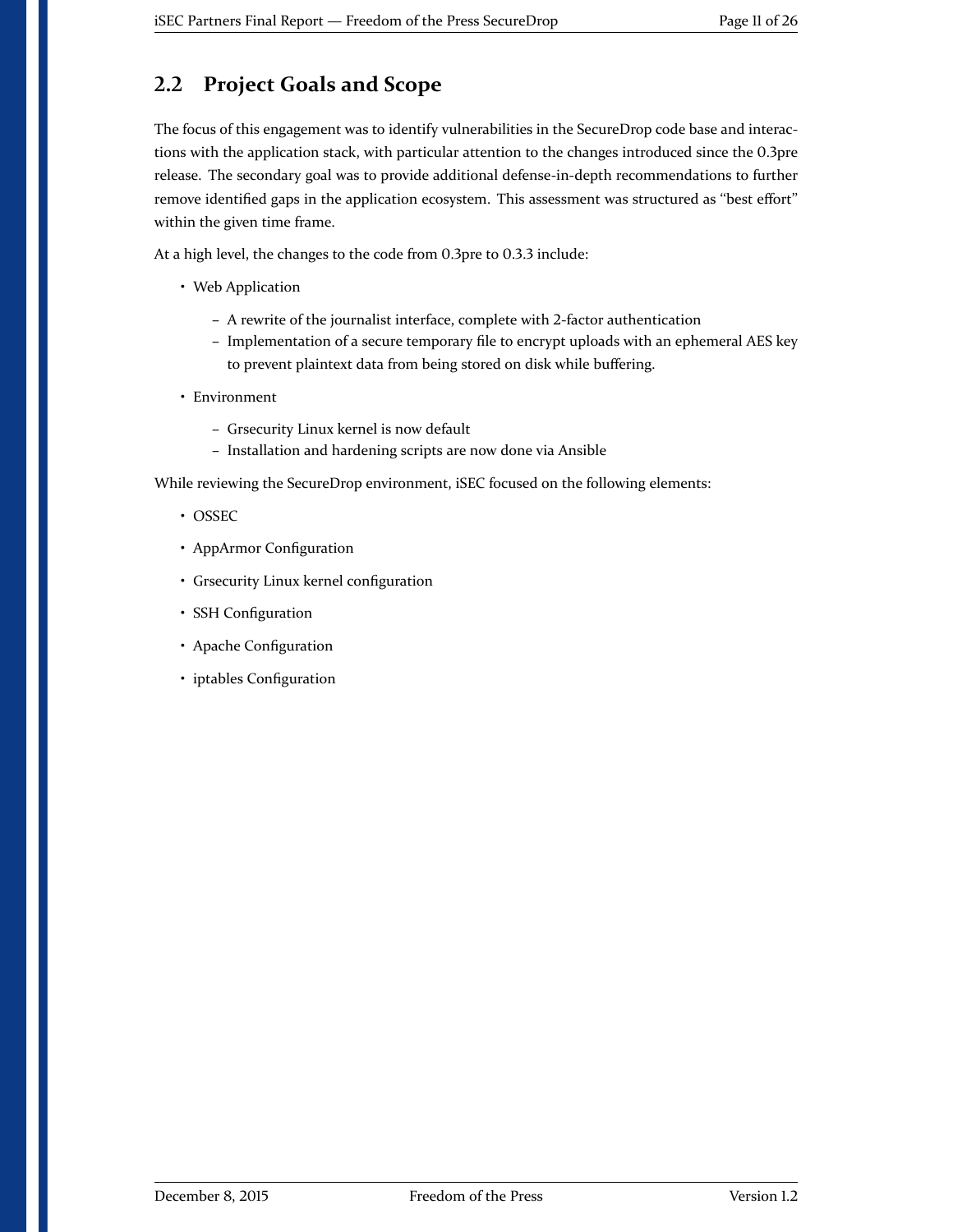## <span id="page-11-0"></span>**3 Detailed Findings**

### <span id="page-11-1"></span>**3.1 Classifications**

The following section describes the classes, severities, and exploitation difficulty rating assigned to each issue that iSEC identified.

| <b>Vulnerability Classes</b> |                                                                                                                                                                         |
|------------------------------|-------------------------------------------------------------------------------------------------------------------------------------------------------------------------|
| <b>Class</b>                 | Description                                                                                                                                                             |
| <b>Access Controls</b>       | Related to authorization of users, and assessment of rights                                                                                                             |
| Auditing and Logging         | Related to auditing of actions, or logging of problems                                                                                                                  |
| Authentication               | Related to the identification of users                                                                                                                                  |
| Configuration                | Related to security configurations of servers, devices, or software                                                                                                     |
| Cryptography                 | Related to mathematical protections for data                                                                                                                            |
| Data Exposure                | Related to unintended exposure of sensitive information                                                                                                                 |
| Data Validation              | Related to improper reliance on the structure or values of data                                                                                                         |
| Denial of Service            | Related to causing system failure                                                                                                                                       |
| <b>Error Reporting</b>       | Related to the reporting of error conditions in a secure fashion                                                                                                        |
| Patching                     | Related to keeping software up to date                                                                                                                                  |
| <b>Session Management</b>    | Related to the identification of authenticated users                                                                                                                    |
| Timing                       | Related to the race conditions, locking, or order of operations                                                                                                         |
| <b>Severity Categories</b>   |                                                                                                                                                                         |
| <b>Severity</b>              | Description                                                                                                                                                             |
| Informational                | The issue does not pose an immediate risk, but is relevant to secu-<br>rity best practices or Defense in Depth                                                          |
| Undetermined                 | The extent of the risk was not determined during this engagement                                                                                                        |
| Low                          | The risk is relatively small, or is not a risk the customer has indicated<br>is important                                                                               |
| Medium                       | Individual user's information is at risk, exploitation would be bad<br>for client's reputation, of moderate financial impact, possible legal<br>implications for client |
| High                         | Large numbers of users, very bad for client's reputation or serious<br>legal implications.                                                                              |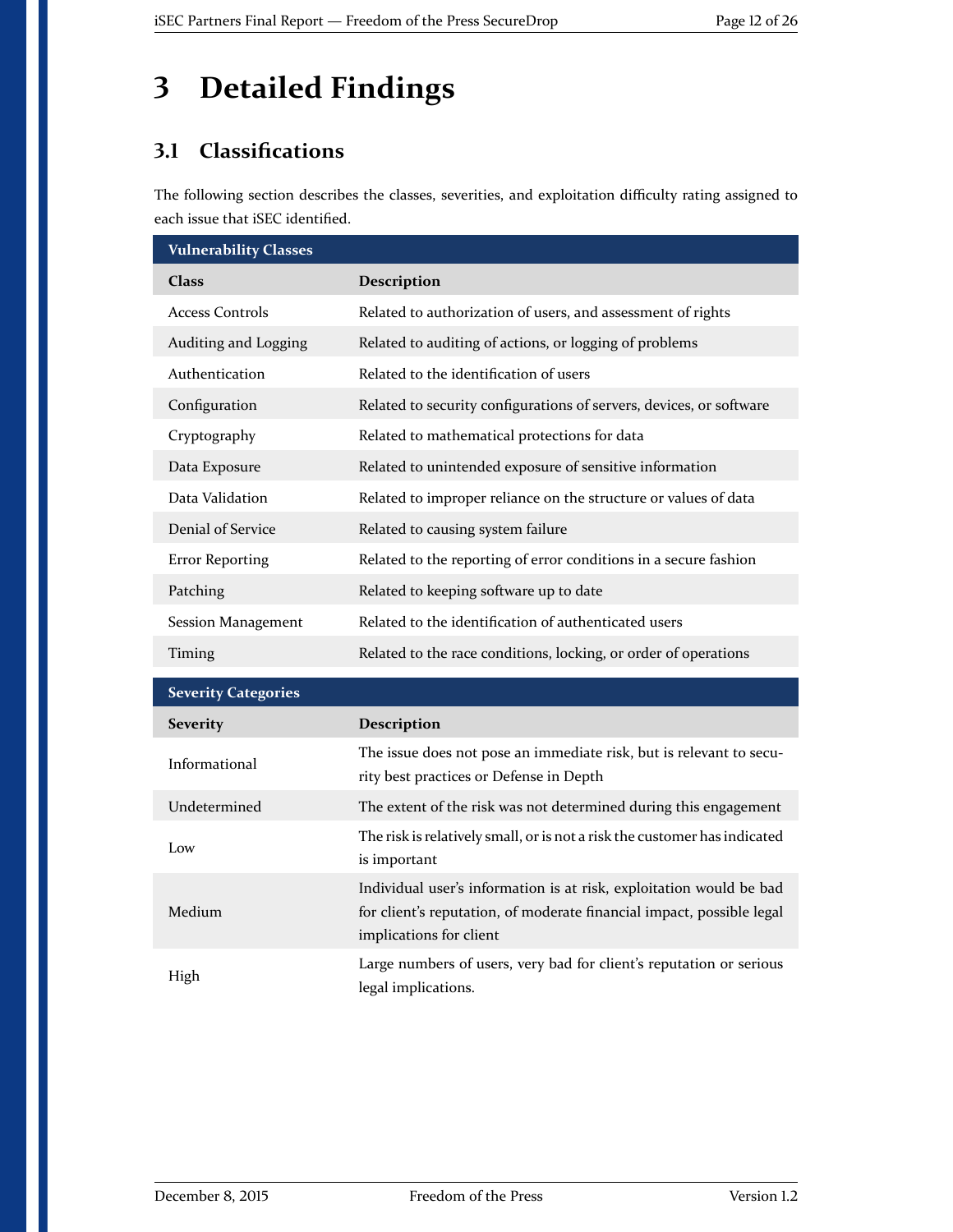| <b>Difficulty Levels</b> |                                                                                                                                                                                             |
|--------------------------|---------------------------------------------------------------------------------------------------------------------------------------------------------------------------------------------|
| <b>Difficulty</b>        | <b>Description</b>                                                                                                                                                                          |
| Undetermined             | The difficulty of exploit was not determined during this engagement                                                                                                                         |
| Low                      | Commonly exploited, public tools exist or can be scripted that ex-<br>ploit this flaw                                                                                                       |
| Medium                   | Attackers must write an exploit, or need an in depth knowledge of<br>a complex system                                                                                                       |
| High                     | The attacker must have privileged insider access to the system, may<br>need to know extremely complex technical details or must discover<br>other weaknesses in order to exploit this issue |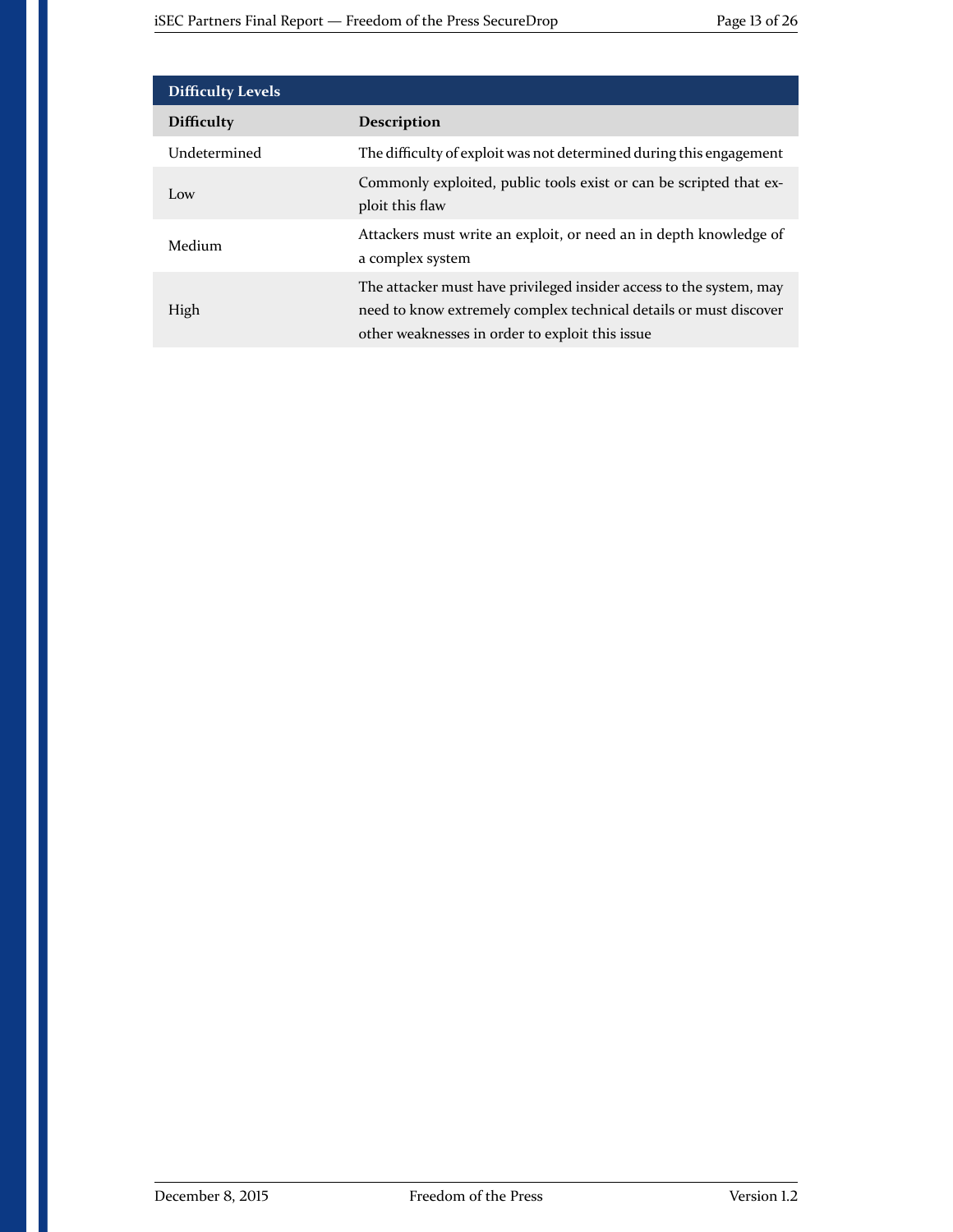#### <span id="page-13-0"></span>**3.2 Vulnerabilities**

The following table is a summary of vulnerabilities identified by iSEC. Subsequent pages of this report detail each of the vulnerabilities, along with short and long term remediation advice.

| Vulnerability                                                  | <b>Class</b>         | <b>Severity</b> |
|----------------------------------------------------------------|----------------------|-----------------|
| 1. HTTP for Ubuntu packages results in<br>unnecessary exposure | Data Exposure        | Medium          |
| 2. Sessions are not invalidated upon logout                    | Authentication       | Low             |
| 3. Journalist login enumeration                                | Timing               | Low             |
| 4. SSH throttle ineffective                                    | Configuration        | Informational   |
| 5. Plaintext passwords potentially leaked                      | Auditing and Logging | Informational   |
| 6. IPTables default "ALLOW" policy is dangerous                | Configuration        | Informational   |
| 7. OSSEC remote protocol uses weak cryptography                | Cryptography         | Informational   |
| 8. Denial of Service on journalist login                       | Denial of Service    | Informational   |
| 9. AppArmor profile grants unnecessary<br>capabilities         | Configuration        | Informational   |
| 10. OSSEC alert fingerprinting                                 | Configuration        | Informational   |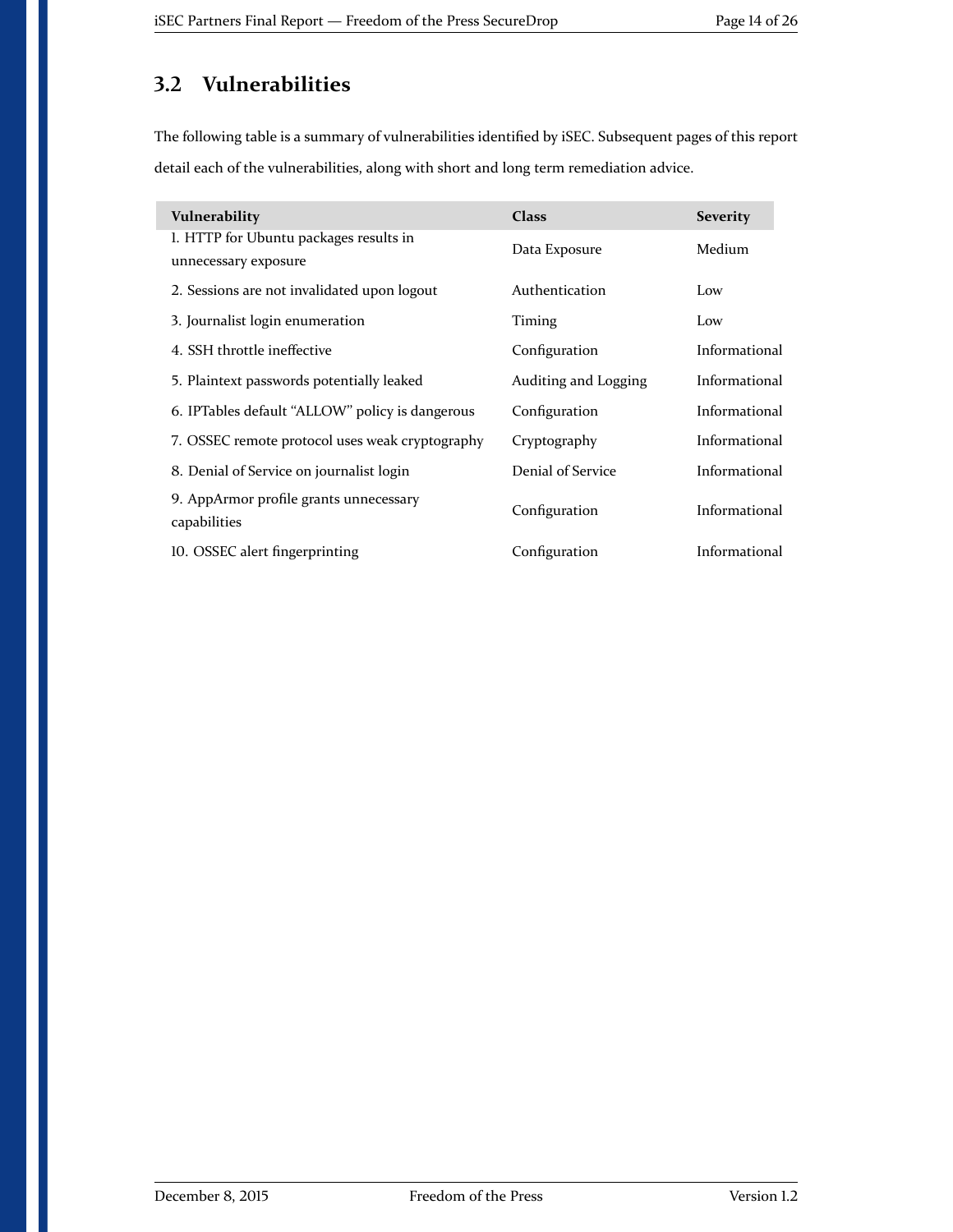#### <span id="page-14-0"></span>**3.3 Detailed Vulnerability List**

| 1. HTTP for Ubuntu packages results in unnecessary exposure |                         |                         |  |
|-------------------------------------------------------------|-------------------------|-------------------------|--|
| <b>Class: Data Exposure</b>                                 | <b>Severity: Medium</b> | <b>Difficulty:</b> High |  |

<span id="page-14-1"></span>**FINDING ID:** iSEC-15FTC-8

**TARGETS:** The sources.list file in /etc/apt/.

**DESCRIPTION:** The APT package management system is configured to download Ubuntu and Tor packages over HTTP. While APT verifies the signatures of packages, so that any modification to a package will be noticed, using APT over HTTP allows for a passive network attacker to track which packages are being installed, and therefore fingerprint the server.

Secondly, using APT over HTTP allows for an active network attacker to impersonate an APT server which can be used to return an empty list of updates or selectively block certain updates, either of which would trigger a silent failure of the package update in SecureDrop servers.

Finally, HTTP exposes a great deal of unnecessary attack surface specific to APT's HTTP client. This is particularly harmful as it may allow manipulation of APT in unexpected ways. At worst, a vulnerability in APT's HTTP implementation may allow a network attacker to inject a payload in a response that may allow privileged code execution.

**EXPLOIT SCENARIO:** An attacker able to passively sniff the network traffic of Ubuntu APT servers, leverages fingerprinting techniques to identify servers installing the exact set of packages specific to SecureDrop. The attacker is able to construct a list of all IP addresses running SecureDrop. By selectively blocking updates to a specific package that contains a vulnerability, or using an undisclosed vulnerability in APT's HTTP response handling, the attacker compromises SecureDrop instances.

**SHORT TERM SOLUTION:** Accept this risk. Currently, there are limited, if any, upstream Ubuntu repositories available over HTTPS.

LONG TERM SOLUTION: Offer the apt. freedom.press repository as a Tor hidden service and mirror the Ubuntu and Tor repositories. This will minimize risks associated with HTTP traffic for APT.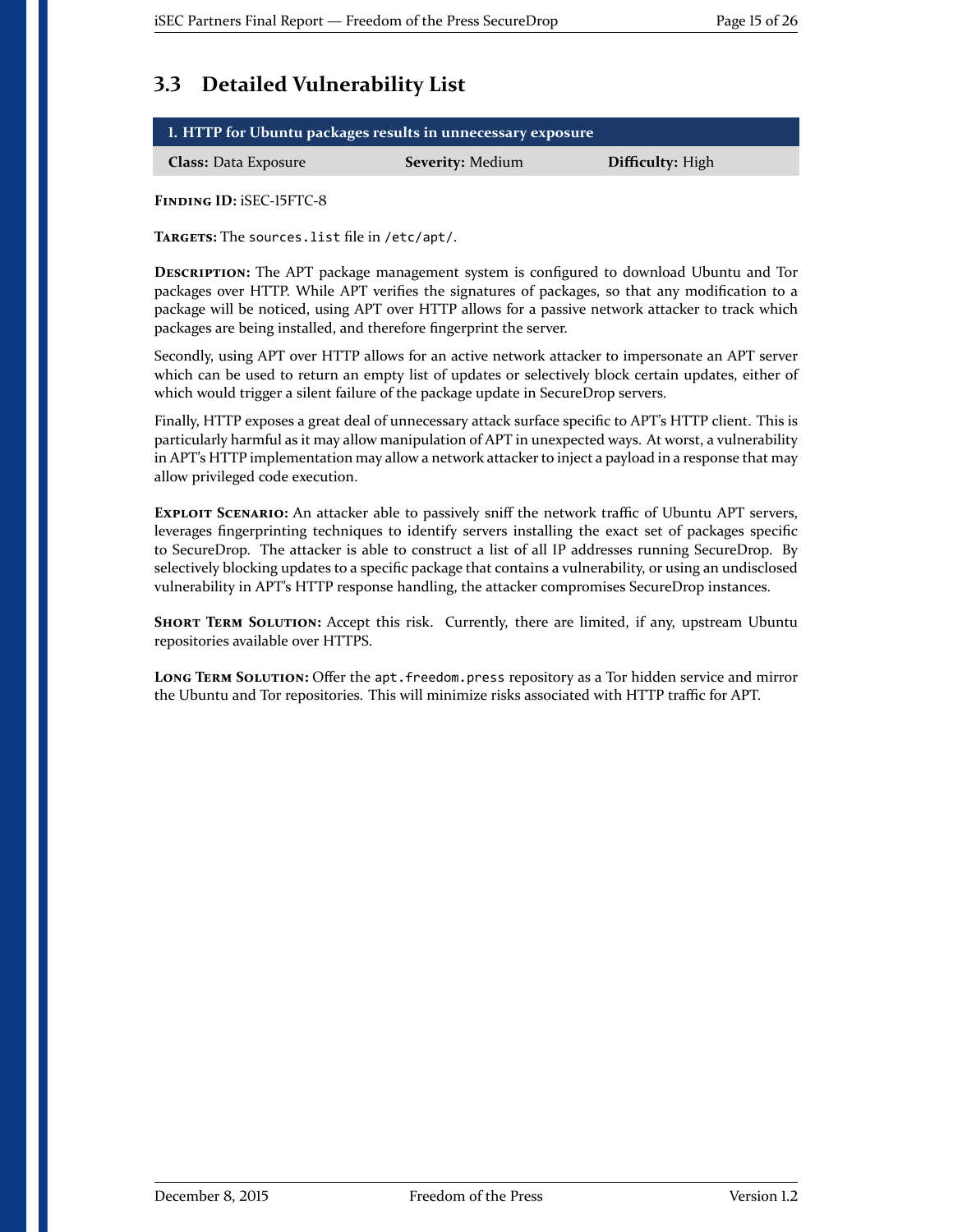| 2. Sessions are not invalidated upon logout |                      |                  |  |
|---------------------------------------------|----------------------|------------------|--|
| <b>Class:</b> Authentication                | <b>Severity:</b> Low | Difficulty: High |  |

<span id="page-15-0"></span>TARGETS: The logout<sup>[5](#page-15-1)</sup> function in the SecureDrop document interface.

**DESCRIPTION:** The document interface uses the session management mechanism provided by Flask. However, when users log out, while the cookie is removed from the web browser, the session identifier tied to the cookie is not invalidated. As a result, this session identifier, if compromised, can be reused to authenticate as the associated and previously logged out user. This is a side effect of Flask sessions, since they are client side sessions. In other words, session data is stored in a cookie signed by the server key to prevent tampering. Since the server does not manage the sessions, it does not have a mechanism to invalidate individual sessions and must rely on cookie deletion.

**EXPLOIT SCENARIO:** Since the session identifier stays valid for an indefinite amount of time, an attacker exploits this opportunity to obtain this session via an unknown vulnerability. Even after a journalist logs out of SecureDrop when concluding their session, the attacker can set their cookie value to that of the session token they were able to capture to authenticate as the journalist. The attacker is now capable of sending messages to the source and viewing source metadata, as well as potentially creating more journalist accounts.

**SHORT TERM SOLUTION:** Accept this risk. Since the service is available only as an authenticated Tor hidden service, and typically viewed using a Tails environment, it is very unlikely that the session identifier would be leaked, as sessions are short-lived.

**LONG TERM SOLUTION:** Consider partially managing user sessions on the server side, by adding a session component which allows the server to track whether a user has logged out in order to invalidate sessions. Additionally, consider using permanent sessions<sup>[6](#page-15-2)</sup> with a short-lived lifetime value to allow inactivity-based expiration. The timeout can be reset by setting the modified property of the session object to True during the before\_request handler.

<span id="page-15-2"></span><span id="page-15-1"></span><sup>5</sup><https://github.com/freedomofpress/securedrop/blob/0.3.3/securedrop/journalist.py#L141> <sup>6</sup>[http://flask.pocoo.org/docs/0.10/api/#flask.Flask.permanent\\_session\\_lifetime](http://flask.pocoo.org/docs/0.10/api/#flask.Flask.permanent_session_lifetime)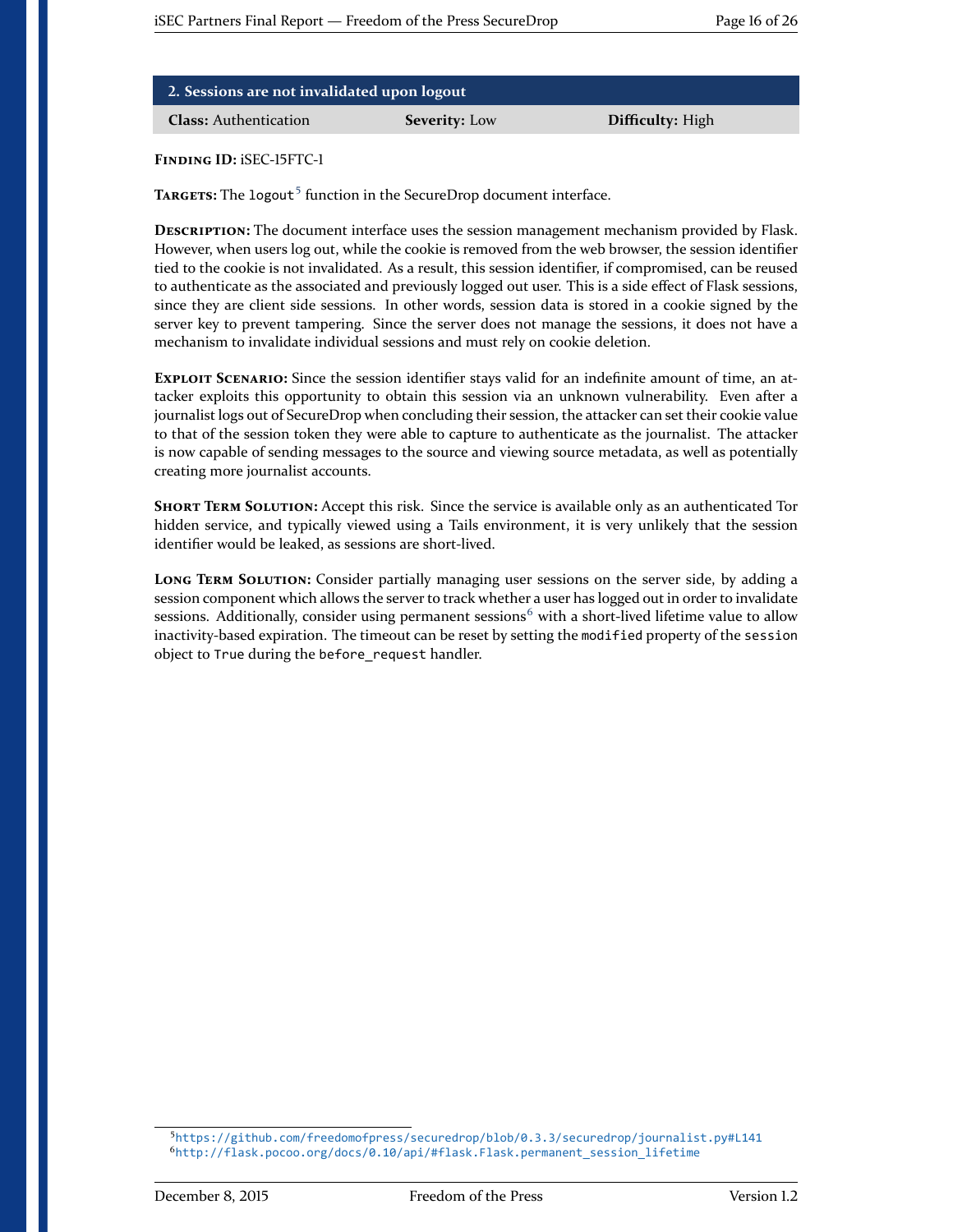| 3. Journalist login enumeration |                      |                  |
|---------------------------------|----------------------|------------------|
| <b>Class:</b> Timing            | <b>Severity:</b> Low | Difficulty: High |

<span id="page-16-0"></span>**TARGETS:** The login function in journalist.py. [7](#page-16-1)

**DESCRIPTION:** The login process of the journalist interface implemented a mechanism to throttle logins in <https://github.com/freedomofpress/securedrop/blob/0.3.3/securedrop/db.py#L40>. The throttle\_login function is called after the username is validated, resulting in only valid usernames being throttled. This can be used to enumerate valid logins in the journalist interface.

**EXPLOIT SCENARIO:** An attacker who is able to reach the journalist interface is trying to guess valid credentials. The attacker reviews the code for SecureDrop and notices that only valid accounts are throttled. The attacker launches a dictionary attack against their victim and obtains a list of valid usernames.

**SHORT TERM SOLUTION:** Accept this risk. Since the login form is only available over an authenticated Tor Hidden Service, and 2-factor authentication is used, there is very limited value in enumerating user accounts.

**LONG TERM SOLUTION:** Modify the throttle feature to keep track of all login attempts performed against the system. Throttle both valid and invalid accounts once the number of login attempts reaches the maximum number of attempts allowed within the defined time period.

<span id="page-16-1"></span><sup>7</sup><https://github.com/freedomofpress/securedrop/blob/0.3.3/securedrop/journalist.py#L114>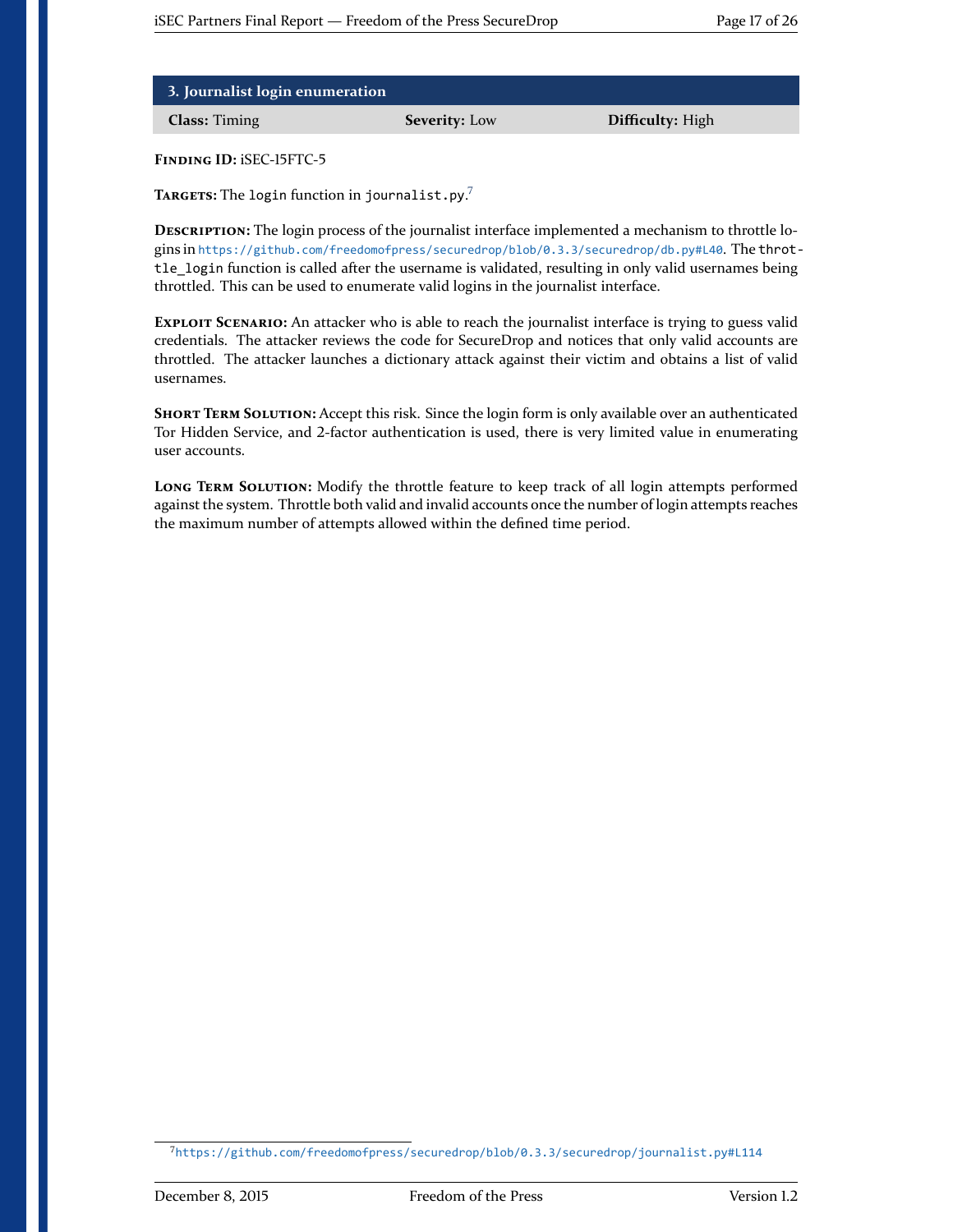| 4. SSH throttle ineffective |                                |                  |
|-----------------------------|--------------------------------|------------------|
| <b>Class:</b> Configuration | <b>Severity: Informational</b> | Difficulty: High |

<span id="page-17-0"></span>**TARGETS:** The iptables configuration in the app\_rules\_v4 template of the restrict\_direct\_ac-cess app Ansible role.<sup>[8](#page-17-1)</sup>

**DESCRIPTION:** The iptables configuration of the monitoring and application servers limits the SSH connections to three new connections per minute. However, this limit is superseded by another rule<sup>[9](#page-17-2)</sup> that accepts all outbound connections from the Tor process. The limiting rule is effectively bypassed by the first one and SSH connections are therefore not limited.

**SHORT TERM SOLUTION:** Fix the iptables rules to restore the throttle on the SSH connections. Simply reordering the rules to position the SSH throttle before the generic ACCEPT will prevent the bypass.

**LONG TERM SOLUTION:** Implement regressions tests to ensure that security features such as the SSH throttle are not disabled or overridden whenever implementing new features. Run the regressions tests whenever releasing a new version of SecureDrop.

<span id="page-17-1"></span><sup>8</sup>[https://github.com/freedomofpress/securedrop/blob/0.3.3/install\\_files/ansible-base/roles/](https://github.com/freedomofpress/securedrop/blob/0.3.3/install_files/ansible-base/roles/restrict_direct_access_app/templates/app_rules_v4#L14) [restrict\\_direct\\_access\\_app/templates/app\\_rules\\_v4#L14](https://github.com/freedomofpress/securedrop/blob/0.3.3/install_files/ansible-base/roles/restrict_direct_access_app/templates/app_rules_v4#L14)

<span id="page-17-2"></span><sup>9</sup>[https://github.com/freedomofpress/securedrop/blob/0.3.3/install\\_files/ansible-base/roles/](https://github.com/freedomofpress/securedrop/blob/0.3.3/install_files/ansible-base/roles/restrict_direct_access_app/templates/app_rules_v4#L9) [restrict\\_direct\\_access\\_app/templates/app\\_rules\\_v4#L9](https://github.com/freedomofpress/securedrop/blob/0.3.3/install_files/ansible-base/roles/restrict_direct_access_app/templates/app_rules_v4#L9)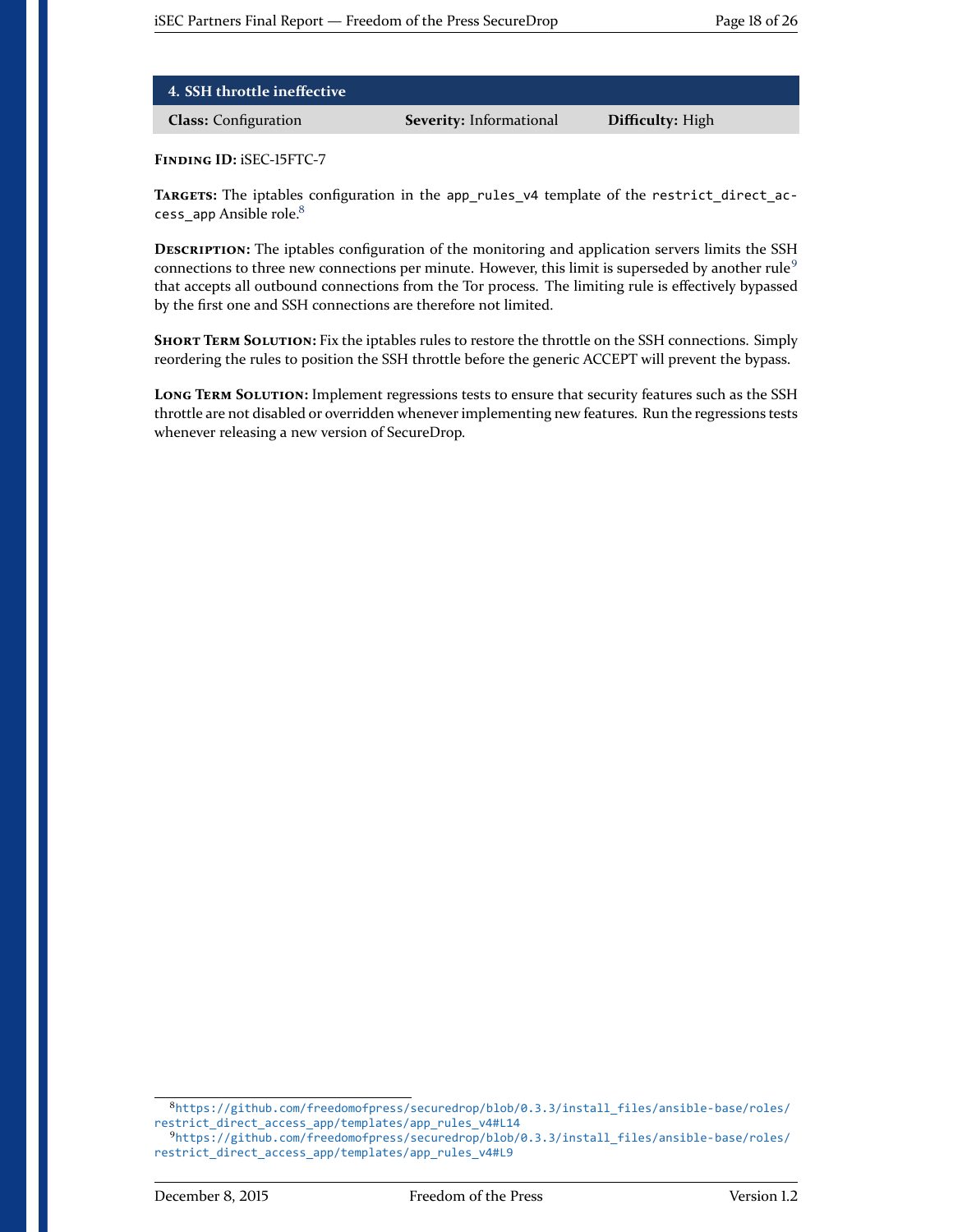| 5. Plaintext passwords potentially leaked |  |  |
|-------------------------------------------|--|--|
|-------------------------------------------|--|--|

**Class:** Auditing and Logging **Severity:** Informational **Difficulty:** High

<span id="page-18-0"></span>**FINDING ID:** iSEC-15FTC-2

**TARGETS:** The \_scrypt\_hash function in db.py. [10](#page-18-1)

**DESCRIPTION:** The login process of the journalist interface uses scrypt to hash a user password before storing it in the database. This is done in a helper function called \_scrypt\_hash. This function has a debug clause enabled that prints the plaintext password into the standard output of the process. Because there are no checks about the type of environment in use (testing, staging or production), this means that this debug statement is enabled for production as well.

Logging plaintext passwords is considered a bad practice, as it may result in password disclosure in case of a compromise.

*Note:* The severity of this finding is informational because it does not seem that the application standard output is logged anywhere.

**SHORT TERM SOLUTION:** Remove the debug print statement from the code.

**LONG TERM SOLUTION:** Develop regression tests to run before shipping a new version. These tests should check for any banned keywords or functions that should not be found in the code. Add print to this list, because it is not the standard way of logging messages in the web interfaces.

<span id="page-18-1"></span><sup>10</sup><https://github.com/freedomofpress/securedrop/blob/0.3.3/securedrop/db.py#L233>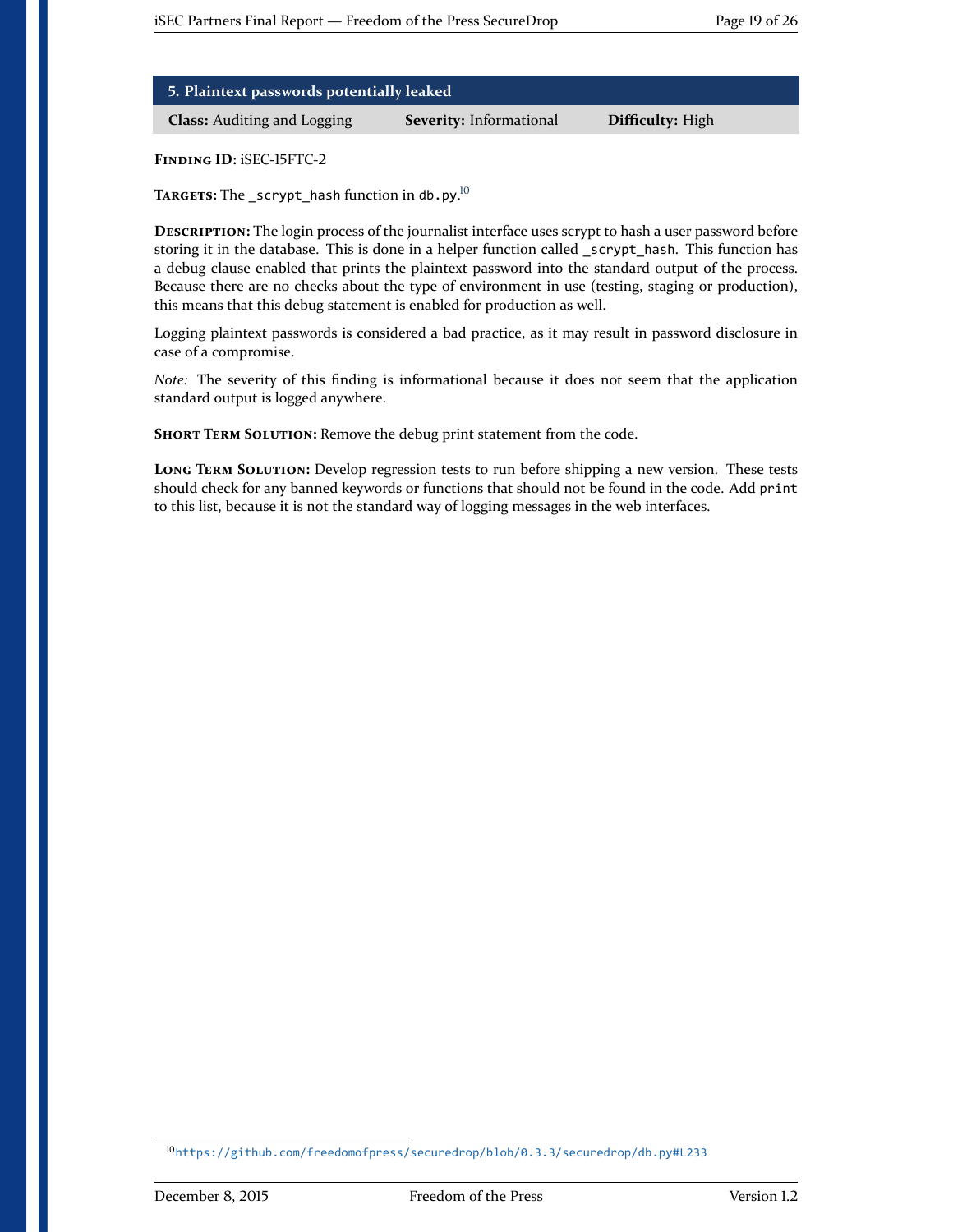| 6. IPTables default "ALLOW" policy is dangerous |                                |                  |  |
|-------------------------------------------------|--------------------------------|------------------|--|
| <b>Class:</b> Configuration                     | <b>Severity:</b> Informational | Difficulty: High |  |

<span id="page-19-0"></span>**TARGETS:** The iptables and ip6tables default policy rules for the INPUT, OUTPUT and FORWARD chains, configured in /etc/network/iptables/\*. These rules are set by the app\_rules\_v4 template in the restrict direct access app Ansible role.<sup>[11](#page-19-1)</sup>

**DESCRIPTION:** The "mon" and "app" servers use iptables to limit the network attack surface. This is a critical component of the servers' security. Although iSEC has not identified any flaws with the filter rules, the default policy for the INPUT, OUTPUT and FORWARD chains is set to ALLOW. This makes it much easier to make a unintentionally misconfigure the server and introduce future vulnerabilities.

- The IPv4 INPUT and OUTPUT chains already include rules to reject any packets that did not match earlier rules.
- The FORWARD chain allows all traffic, but IP forwarding is disabled on the servers using a sysctl setting.
- The IPv6 INPUT, OUTPUT and FORWARD chains allow all traffic, but IPv6 is disabled on the servers using a sysctl.

**SHORT TERM SOLUTION:** Set the default iptables and ip6tables policy of the INPUT, OUTPUT and FORWARD chains to DROP. This will increase the depth of defense and decrease the likelihood of introducing new flaws when making configuration changes.

**LONG TERM SOLUTION:** Develop regression tests which ensure that the firewall rules behave as expected.

<span id="page-19-1"></span><sup>11</sup>[https://github.com/freedomofpress/securedrop/blob/0.3.3/install\\_files/ansible-base/roles/](https://github.com/freedomofpress/securedrop/blob/0.3.3/install_files/ansible-base/roles/restrict_direct_access_app/templates/app_rules_v4) [restrict\\_direct\\_access\\_app/templates/app\\_rules\\_v4](https://github.com/freedomofpress/securedrop/blob/0.3.3/install_files/ansible-base/roles/restrict_direct_access_app/templates/app_rules_v4)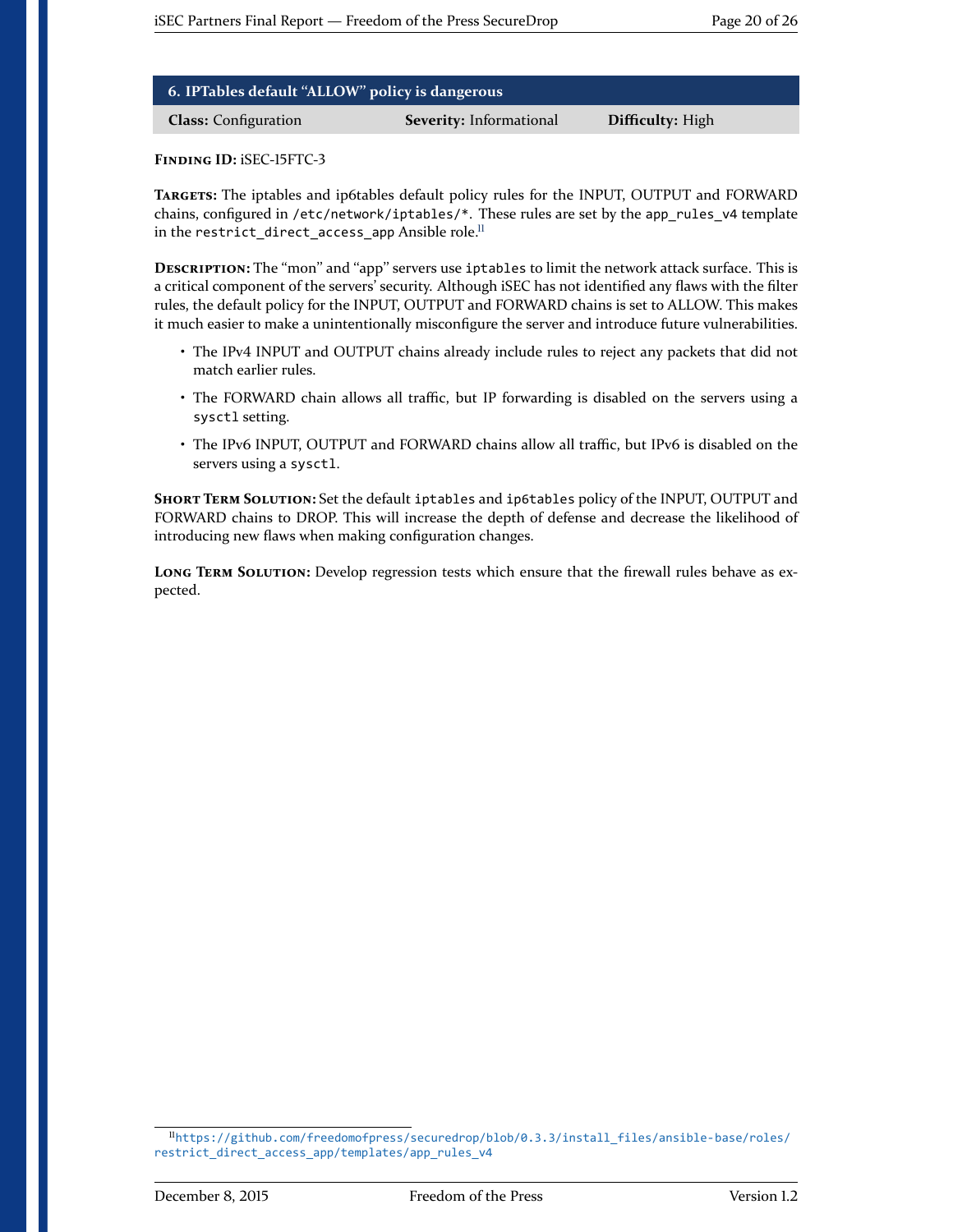| 7. OSSEC remote protocol uses weak cryptography |                                |                  |
|-------------------------------------------------|--------------------------------|------------------|
| <b>Class:</b> Cryptography                      | <b>Severity:</b> Informational | Difficulty: High |

<span id="page-20-0"></span>TARGETS: The "secure" protocol accepted by the ossec-remoted daemon, as implemented in remot-ed/secure.c.<sup>[12](#page-20-1)</sup>

**DESCRIPTION:** The "mon" server runs ossec-remoted to accept remote OSSEC log messages from the "app" server. This server supports several protocols, including the "secure" protocol, which runs over UDP port 1514. This protocol performs some minimal parsing of messages before decrypting the payload with a client-specific key using Blowfish in CBC mode. This implementation suffers from two weaknesses. First, the protocol uses a static initialization vector (IV) to encrypt and decrypt all messages.<sup>[13](#page-20-2)</sup> Second, it does not authenticate the message. It does include an MD5 of the payload within the encrypted content, $14$  but this is not a strong authenticator.

As a result of these flaws, an attacker can glean some information by looking at repeated blocks in the ciphertext. Since the IV is reused for each message, messages that start with the same plaintext will also start with the same ciphertext, therefore reducing the security of the block cipher to that of ECB mode. If an attacker can control plaintext, they can possibly use this to decrypt prior blocks.

The lack of ciphertext authentication makes it easier to tamper with messages. CBC mode encryption is particularly malleable, and allows portions of one message to be spliced together with portions of another message. The use of compression and a hash inside the plaintext message makes this less realistic in practice. However, an attacker can still alter portions of the message that are not covered by the hash, including padding. An attacker that can infer when messages are accepted or rejected might also be able to find a way to use the decryption process as an oracle that could allow incremental decryption of messages.

**SHORT TERM SOLUTION:** Accept this risk until the protocol can be updated.

**LONG TERM SOLUTION:** File this bug upstream, as it does not seem to be a known security issue. To solve this problem, when using block cipher encryption modes that use an IV, generate a unique and random IV for each message and transmit it along with the ciphertext. Replace the use of Blowfish-CBC with an authenticated encryption (AE) cipher, such as AES-GCM which also benefits from hardware acceleration on some platforms. Authenticated Encryption protects from ciphertext tampering. For more information see the following whitepaper: [https://www.nccgroup.trust/globalassets/newsroom/](https://www.nccgroup.trust/globalassets/newsroom/us/blog/documents/2013/introduction_to_authenticated_encryption.pdf) [us/blog/documents/2013/introduction\\_to\\_authenticated\\_encryption.pdf](https://www.nccgroup.trust/globalassets/newsroom/us/blog/documents/2013/introduction_to_authenticated_encryption.pdf)

<span id="page-20-1"></span><sup>12</sup><https://github.com/ossec/ossec-hids/blob/v2.8.0/src/remoted/secure.c>

<span id="page-20-3"></span><span id="page-20-2"></span><sup>13</sup>[https://github.com/ossec/ossec-hids/blob/v2.8.0/src/os\\_crypto/blowfish/bf\\_op.c#L34](https://github.com/ossec/ossec-hids/blob/v2.8.0/src/os_crypto/blowfish/bf_op.c#L34) <sup>14</sup>[https://github.com/ossec/ossec-hids/blob/v2.8.0/src/os\\_crypto/shared/msgs.c#L497](https://github.com/ossec/ossec-hids/blob/v2.8.0/src/os_crypto/shared/msgs.c#L497)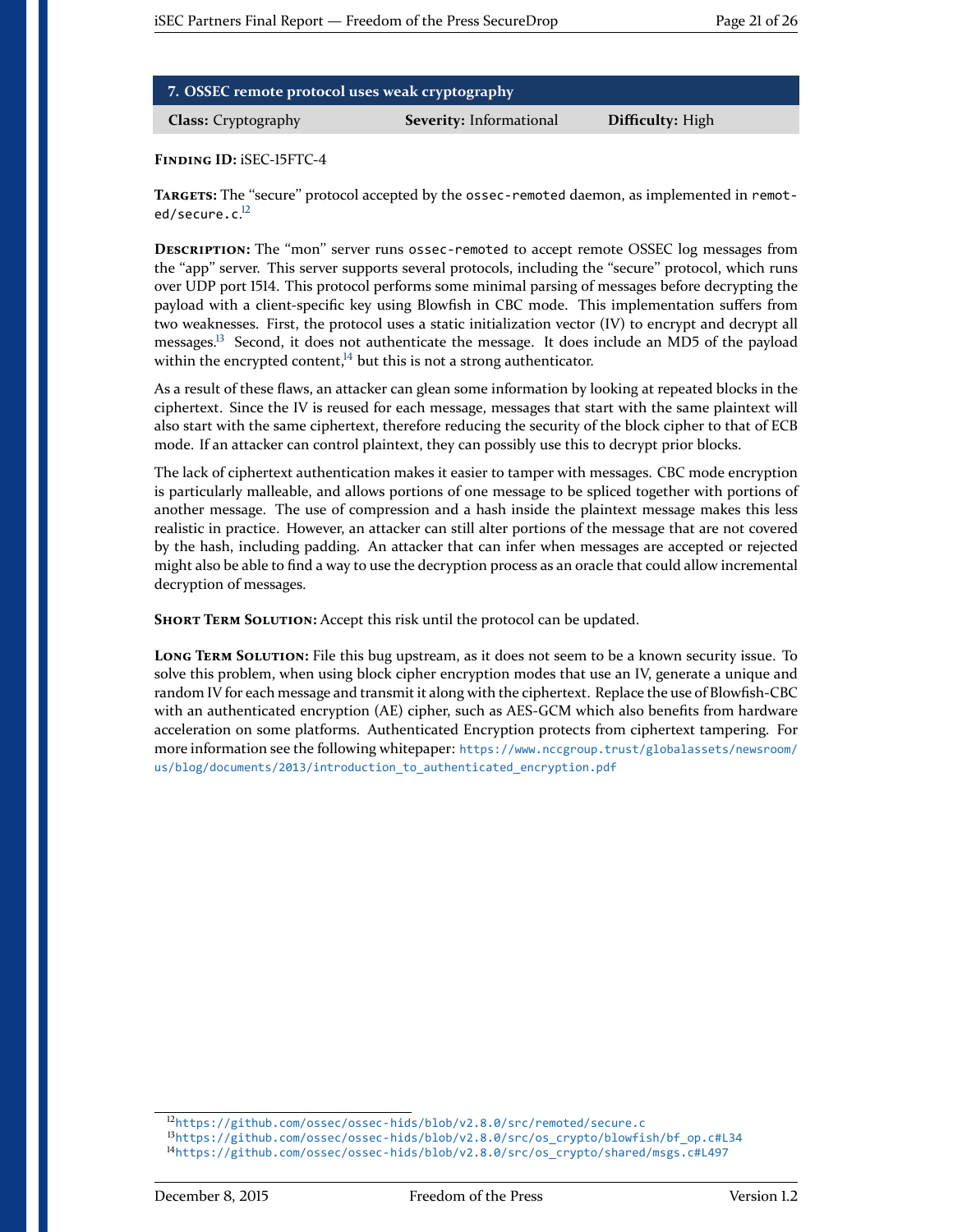| 8. Denial of Service on journalist login |                         |                         |
|------------------------------------------|-------------------------|-------------------------|
| <b>Class:</b> Denial of Service          | Severity: Informational | <b>Difficulty:</b> High |

<span id="page-21-0"></span> $\mathbf{T}_{\mathbf{A}\mathbf{R}\mathbf{G}\mathbf{E}\mathbf{T}\mathbf{S}}$ : The login function in journalist  $\mathsf{.}$  py  $^{15}$  $^{15}$  $^{15}$  and db  $\mathsf{.}$  py  $^{16}$  $^{16}$  $^{16}$ 

**DESCRIPTION:** The application does not have an upper limit on the length of a user-supplied password, which allows for arbitrarily large strings to be passed to the password hashing function. Because passwords are hashed by default using scrypt, [17](#page-21-3) extremely large passwords *e.g.* 2–4MB in size, can be used to consume large amounts of system resources, resulting in the site becoming unresponsive to other requests.

**SHORT TERM SOLUTION:** Implement an upper limit for password strings—128 characters should be more than sufficient. Enforce this limit before performing any further processing on user-supplied passwords.

**LONG TERM SOLUTION:** Before performing any compression, decompression or hashing operation of any type, ensure that user-supplied data meets basic sanity parameters in terms of size and length.

<span id="page-21-3"></span><span id="page-21-2"></span><span id="page-21-1"></span><sup>15</sup><https://github.com/freedomofpress/securedrop/blob/0.3.3/securedrop/journalist.py#L106> <sup>16</sup><https://github.com/freedomofpress/securedrop/blob/0.3.3/securedrop/db.py#L345> <sup>17</sup><https://github.com/freedomofpress/securedrop/blob/0.3.3/securedrop/db.py#L240>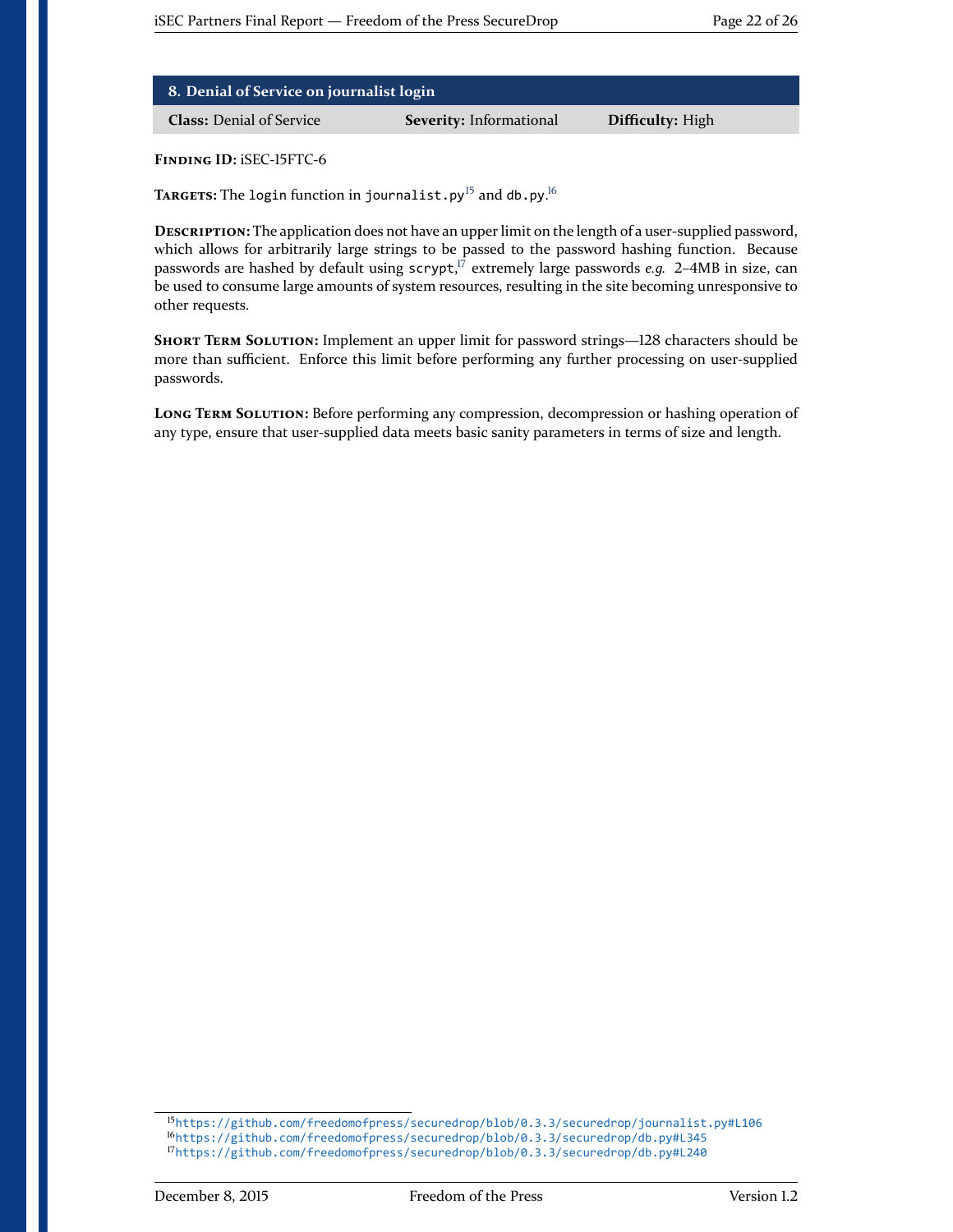| 9. AppArmor profile grants unnecessary capabilities |                                |                         |
|-----------------------------------------------------|--------------------------------|-------------------------|
| <b>Class:</b> Configuration                         | <b>Severity:</b> Informational | <b>Difficulty:</b> High |

<span id="page-22-0"></span>**TARGETS:** The custom Apache AppArmor profile used for SecureDrop.[18](#page-22-1)

**DESCRIPTION:** SecureDrop applies a custom AppArmor profile for its Apache server. This profile restricts the directories the Apache process can access as well as Linux capabilities granted to the Apache process. The net\_bind\_service is necessary for binding to privileged ports. While the kill and ptrace capabilities seem to be needed, the dac\_override capability is not. The dac\_override capabilities allows a process to ignore discretionary access controls and access files it would not otherwise be able to. Since most of the files necessary for the application (such as the SecureDrop source code) are either owned by Apache or world-readable, it does not need to override access controls and thus should be removed.

**SHORT TERM SOLUTION:** Remove the dac\_override capability from the AppArmor profile.

**LONG TERM SOLUTION:** When developing custom AppArmor profiles, perform testing on AppArmor profiles to ensure that they require the minimum set of privileges necessary.

<span id="page-22-1"></span><sup>18</sup>[https://github.com/freedomofpress/securedrop/blob/0.3.3/install\\_files/ansible-base/usr.](https://github.com/freedomofpress/securedrop/blob/0.3.3/install_files/ansible-base/usr.sbin.apache2#L11) [sbin.apache2#L11](https://github.com/freedomofpress/securedrop/blob/0.3.3/install_files/ansible-base/usr.sbin.apache2#L11)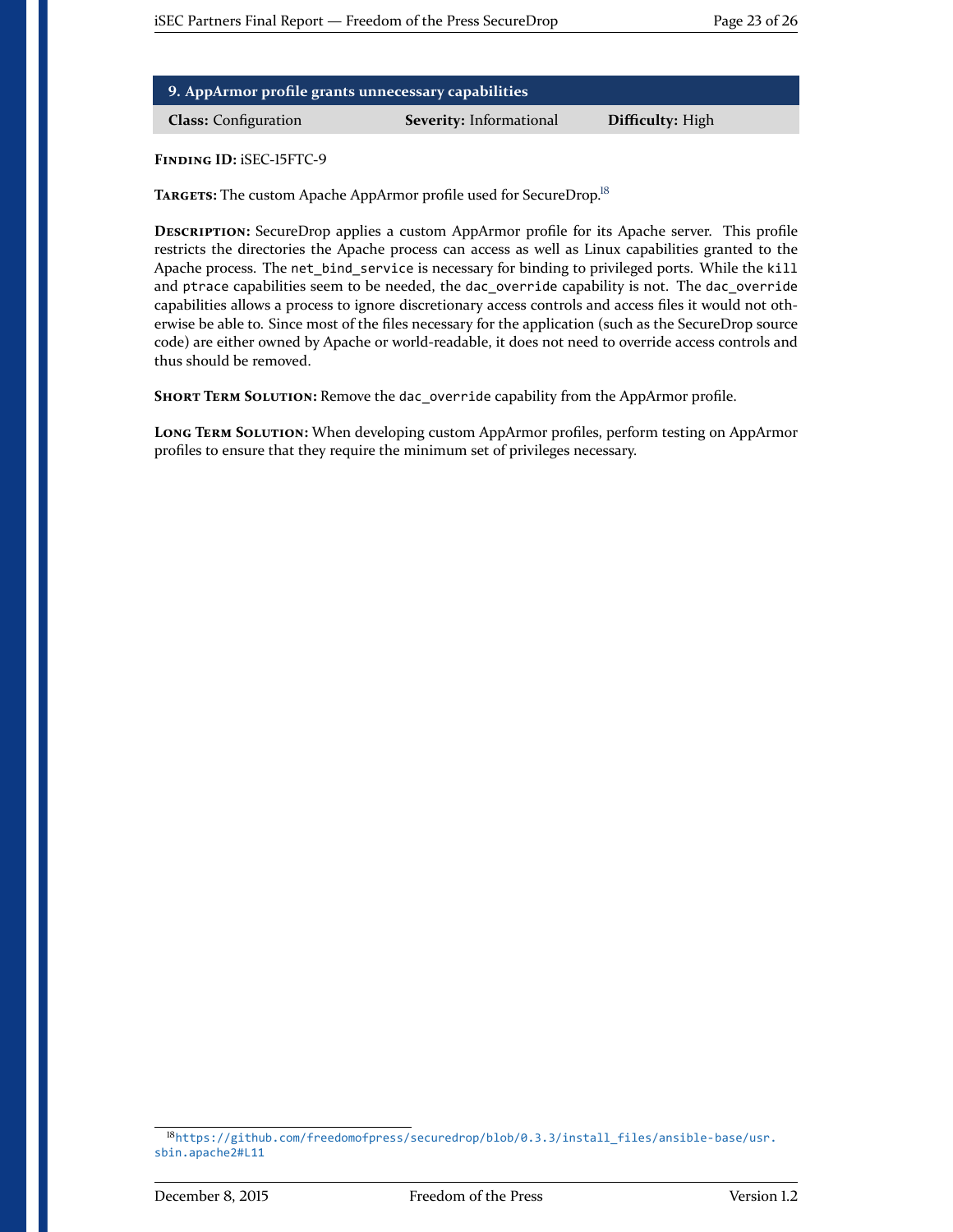| 10. OSSEC alert fingerprinting |                                |                  |
|--------------------------------|--------------------------------|------------------|
| <b>Class:</b> Configuration    | <b>Severity:</b> Informational | Difficulty: High |

<span id="page-23-1"></span>**TARGETS:** OSSEC email alerts sent by the monitor server.

**DESCRIPTION:** OSSEC sends various alerts to notify administrators of important events occurring in the SecureDrop environment. While the messages are GPG encrypted, the headers are in plain text and visible over the network. Some of these headers may disclose information indicating the presence of a SecureDrop monitoring server due to specific information contained in the headers.

```
Received: from monitor.securedrop
X-Google-Original-From: ossec@monitor.securedrop
Message-ID: <XXXX.XXX@monitor.securedrop>
```
Listing 1: Example headers indicating SecureDrop deployment

While these headers cannot be removed, as they are added by SMTP relays, the information which ends up within these headers can be modified. To prevent trivial fingerprinting of services, these should be changed to less distinguishable values.

**SHORT TERM SOLUTION:** Scrub information from these headers by using less conspicuous values. Recommend that a codename or alias is used for OSSEC alert information (as opposed to something like "monitor.securedrop") to prevent unknowingly advertising the use of SecureDrop.

<span id="page-23-0"></span>**LONG TERM SOLUTION:** Investigate other ways by which SecureDrop deployments may be fingerprinted, such as length/frequency of encrypted messages, and develop mechanisms to increase the difficulty of reliably detecting deployments.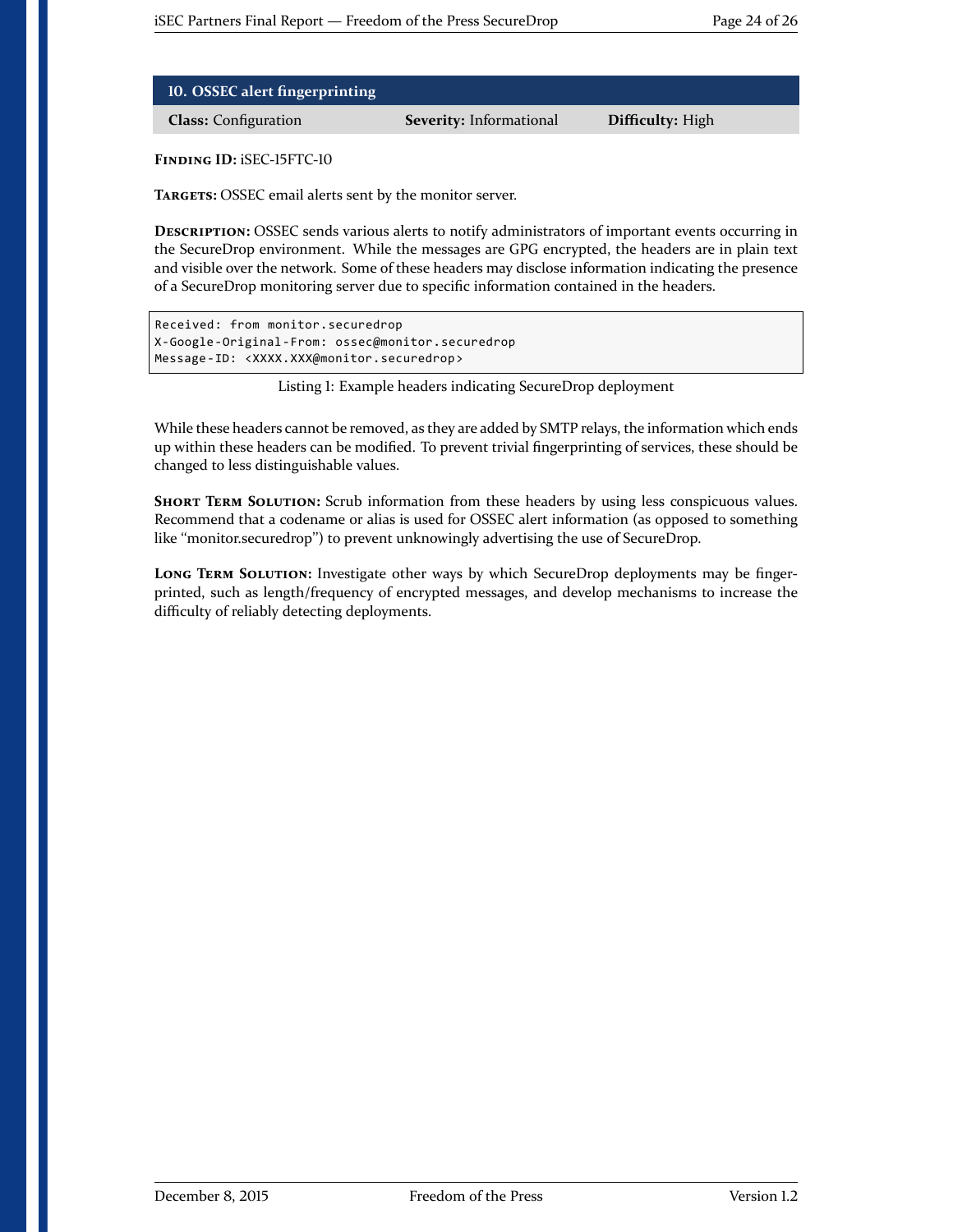## **Appendices**

## <span id="page-24-0"></span>**A Additional Hardening Recommendations**

#### <span id="page-24-1"></span>**A.1 Grsecurity**

As the SecureDrop servers do not have a need for additional USB devices, they should be limited to only those that are necessary. This can be done via the kernel.grsecurity.deny\_new\_usb sysctl interface before the Grsecurity lock is applied. Optionally, consider enabling the GRKERNSEC\_DENYUSB\_FORCE kernel configuration flag to only enable devices present at boot time.

#### <span id="page-24-2"></span>**A.2 Tails Concerns**

Tails is a Linux distribution which aims to preserve the privacy and anonymity of its users. It is designed to run from live media, and allows users to create persistent volumes which use full-disk encryption via LUKS. It includes several applications pre-configured with security and privacy in mind, for instance, all applications are configured to route their traffic through Tor. It also bundles cryptographic applications such as GPG, and IM clients with OTR, to facilitate end-to-end encrypted communications. Tails also includes tools for securely deleting files from media, and even will automatically wipe memory during shutdown as a means of limiting forensic recovery.

In the context of SecureDrop, Tails is a key ingredient that eases administrator and journalist access to the journalist interface anonymously, and end-to-end encrypted. A central part of SecureDrop's architecture lies in the use of an airgrapped machine used exclusively for viewing documents in a safe way. Journalists will transfer encrypted documents from their correspondence with sources to the viewing station, where the private keys necessary for decryption reside. Journalists can then re-encrypt documents for use in editing.

Note that SecureDrop, due to its relatively simple functionality, and minimal processing of actual submissions, exposes a very limited attack surface to an attacker. However, this is less true of the secure viewing station that uses Tails, where most of the processing of files submitted by anonymous sources will occur. Because the media uploaded by a source can take many forms (e.g. images, PDFs, videos, and office documents), this leaves Tails with a wide attack surface exposed. For example, SecureDrop's use of Grsec and strict monitoring controls makes undetected compromise significantly more difficult. The security posture of SecureDrop keeps evolving much faster than Tails can keep up with, and as a result becomes a more feasible target for attack. Tails does not have the security protections offered by Grsec, and all applications run under the same context (e.g. no method for app containerization), though it does use AppArmor,<sup>[19](#page-24-3)</sup> which makes the latter less of an issue. It should be noted that while Tails does not possess these important security features, they are being currently investigated  $^{20,21}$  $^{20,21}$  $^{20,21}$  $^{20,21}$  $^{20,21}$ 

Due to these considerations, Freedom of the Press should be aware that while SecureDrop may continue improving, its secure viewing workflow becomes a more lucrative target. Freedom of the Press and OTF should work with Tails to reduce that gap and slowly remediate these weaknesses over time.

<span id="page-24-3"></span><sup>19</sup>[https://tails.boum.org/contribute/design/application\\_isolation/](https://tails.boum.org/contribute/design/application_isolation/)

<span id="page-24-4"></span><sup>20</sup>[https://tails.boum.org/blueprint/Mandatory\\_Access\\_Control/](https://tails.boum.org/blueprint/Mandatory_Access_Control/)

<span id="page-24-5"></span><sup>21</sup>[https://tails.boum.org/blueprint/Linux\\_containers/](https://tails.boum.org/blueprint/Linux_containers/)